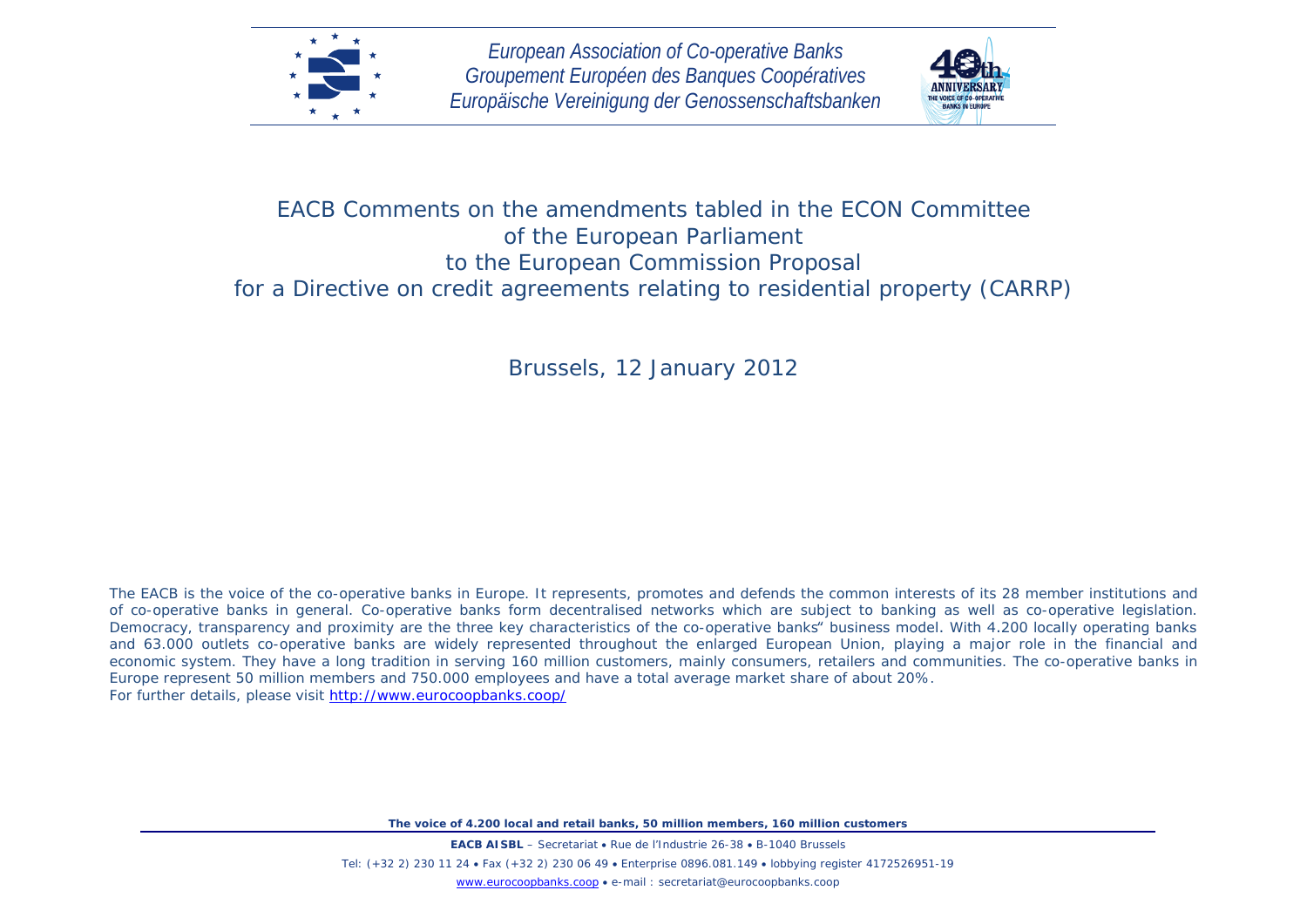| <b>Original text of COM proposal</b>                                                                                                                                                                                                                                                                                                                                                       | <b>Proposed ECON amendment</b>                                                                                                                                                                                                                                                                                                                                                                                               | <b>EACB</b><br>mark                         | <b>EACB Comment</b>                                                                                                                                                                                                                                                                                                                                                                                                                                                                                   |
|--------------------------------------------------------------------------------------------------------------------------------------------------------------------------------------------------------------------------------------------------------------------------------------------------------------------------------------------------------------------------------------------|------------------------------------------------------------------------------------------------------------------------------------------------------------------------------------------------------------------------------------------------------------------------------------------------------------------------------------------------------------------------------------------------------------------------------|---------------------------------------------|-------------------------------------------------------------------------------------------------------------------------------------------------------------------------------------------------------------------------------------------------------------------------------------------------------------------------------------------------------------------------------------------------------------------------------------------------------------------------------------------------------|
| <b>BLOCK I: Scope &amp; applicability</b>                                                                                                                                                                                                                                                                                                                                                  |                                                                                                                                                                                                                                                                                                                                                                                                                              |                                             |                                                                                                                                                                                                                                                                                                                                                                                                                                                                                                       |
| <b>Amendment 277</b>                                                                                                                                                                                                                                                                                                                                                                       |                                                                                                                                                                                                                                                                                                                                                                                                                              |                                             |                                                                                                                                                                                                                                                                                                                                                                                                                                                                                                       |
| The purpose of this Directive is to lay down a<br>framework for certain aspects of the laws,<br>regulations and administrative provisions of the<br>Member States concerning credit agreements<br>relating to residential immovable property for<br>consumers and concerning certain aspects of the<br>prudential and supervisory requirements for<br>credit intermediaries and creditors. | The purpose of this Directive is to lay down a<br>framework for certain aspects of the laws,<br>regulations and administrative provisions of the<br>Member States concerning credit agreements<br>with consumers relating<br>concluded<br>to<br>residential immovable property for consumers and<br>concerning certain aspects of the prudential and<br>supervisory requirements for credit intermediaries<br>and creditors. | $\div$                                      | It should be clear that the proposed Directive<br>applies only to mortgage credit agreements<br>concluded with consumers.                                                                                                                                                                                                                                                                                                                                                                             |
| Amendments 305-306                                                                                                                                                                                                                                                                                                                                                                         |                                                                                                                                                                                                                                                                                                                                                                                                                              |                                             |                                                                                                                                                                                                                                                                                                                                                                                                                                                                                                       |
|                                                                                                                                                                                                                                                                                                                                                                                            | This Directive shall not apply to:<br>(bb) credit agreements where the credit is<br>granted free of interest and without any<br>other charges.<br>2a. Credit agreements where the credit is<br>granted free of interest and without any<br>other charges except those that recover costs<br>for activities related to the securing of the<br>loan.                                                                           | $\ddot{}$                                   | Either of the two amendments would be<br>satisfactory for the EACB as they provide for<br>an alignment with the Directive 2008/48/EC<br>on consumer credit (CCD), which in Art<br>$2(2)(I)$ also excludes such loans from the<br>scope, in recognition that such specific loans<br>should be regulated separately.                                                                                                                                                                                    |
| Amendments 342-344, 609, 711-712                                                                                                                                                                                                                                                                                                                                                           |                                                                                                                                                                                                                                                                                                                                                                                                                              |                                             |                                                                                                                                                                                                                                                                                                                                                                                                                                                                                                       |
|                                                                                                                                                                                                                                                                                                                                                                                            | (ra) Definition of 'Appraisal' []<br>(rb) Definition of 'Valuer' []<br>(rb) Definition of 'Appraiser' []<br>1. The creditor is obliged to carry out a<br>valuation of the property which will be<br>mortgaged for the loan. It is the creditors<br>liability for carrying out the valuation to his<br>best knowledge and belief.<br>2. Creditors may mandate an appraiser to<br>meet this obligation. []                     |                                             | The EACB does not consider that the issue of<br>property valuation should be covered by the<br>scope of this directive. Provisions concerning<br>property valuations are unrelated to the<br>objectives of this directive dedicated to the<br>relationship between the consumer and<br>creditor/credit intermediary. While some EU<br>markets are heavily mortgage-based, in<br>others guaranteed home loans not secured by<br>a mortgage prevail. Those differences should<br>be taken into account. |
|                                                                                                                                                                                                                                                                                                                                                                                            |                                                                                                                                                                                                                                                                                                                                                                                                                              | 3. Member States shall ensure that a public |                                                                                                                                                                                                                                                                                                                                                                                                                                                                                                       |

**EACB AISBL** – Secretariat • Rue de l'Industrie 26-38 • B-1040 Brussels

Tel: (+32 2) 230 11 24 • Fax (+32 2) 230 06 49 • Enterprise 0896.081.149 • lobbying register 4172526951-19

[www.eurocoopbanks.coop](http://www.eurocoopbanks.coop/) • e-mail : secretariat@eurocoopbanks.coop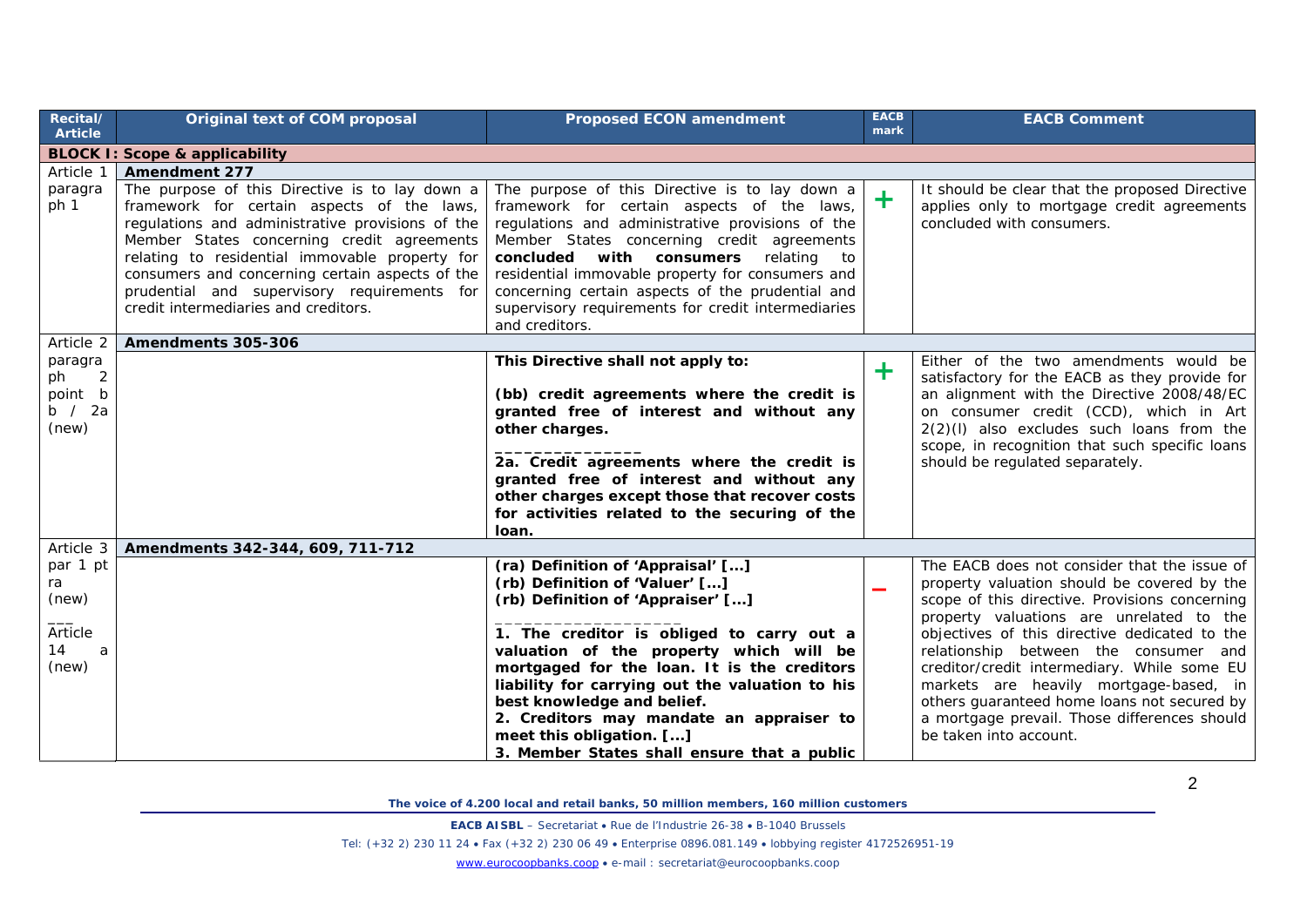|                              | register is established and regularly updated<br>of appraisers who are deemed professionally<br>competent.<br>4. Member States shall ensure that<br>appraisers who carry out valuations used by<br>a creditor to value the collateral are<br>sufficiently independent of the creditor, the<br>borrower and, where applicable, the credit<br>intermediary, to provide an objective and<br><i>impartial valuation.</i><br>5. Estimated appreciations in value of the<br>property shall not be part of the valuation.<br>6. [] EBA shall [] develop guidelines to<br>define common European standards of<br>valuation techniques<br>and<br>minimum<br>qualifications of appraisers.<br>7. National responsible authorities shall set<br>national binding standards of valuation<br>methods and minimum qualifications [].<br>8. Member States may specify further criteria |  |
|------------------------------|-------------------------------------------------------------------------------------------------------------------------------------------------------------------------------------------------------------------------------------------------------------------------------------------------------------------------------------------------------------------------------------------------------------------------------------------------------------------------------------------------------------------------------------------------------------------------------------------------------------------------------------------------------------------------------------------------------------------------------------------------------------------------------------------------------------------------------------------------------------------------|--|
| Article<br>$18$ (d)<br>(new) | $[]$ .<br>Member States may ensure that valuers<br>carrying out valuations of residential<br>immovable property which are used to value<br>the collateral in credit agreements are<br>carried out according to the international<br>valuation standards regarding independence<br>and minimum professional standards for<br>valuers.                                                                                                                                                                                                                                                                                                                                                                                                                                                                                                                                    |  |
| Article<br>18<br>e<br>(new)  | Member States may promote the use of<br>indices of residential immovable property<br>prices at national and regional level in order<br>to provide an improved basis for the<br>monitoring of trends in valuation of<br>residential immovable property.                                                                                                                                                                                                                                                                                                                                                                                                                                                                                                                                                                                                                  |  |

**EACB AISBL** – Secretariat • Rue de l'Industrie 26-38 • B-1040 Brussels Tel: (+32 2) 230 11 24 • Fax (+32 2) 230 06 49 • Enterprise 0896.081.149 • lobbying register 4172526951 -19 [www.eurocoopbanks.coop](http://www.eurocoopbanks.coop/) • e-mail : secretariat@eurocoopbanks.coop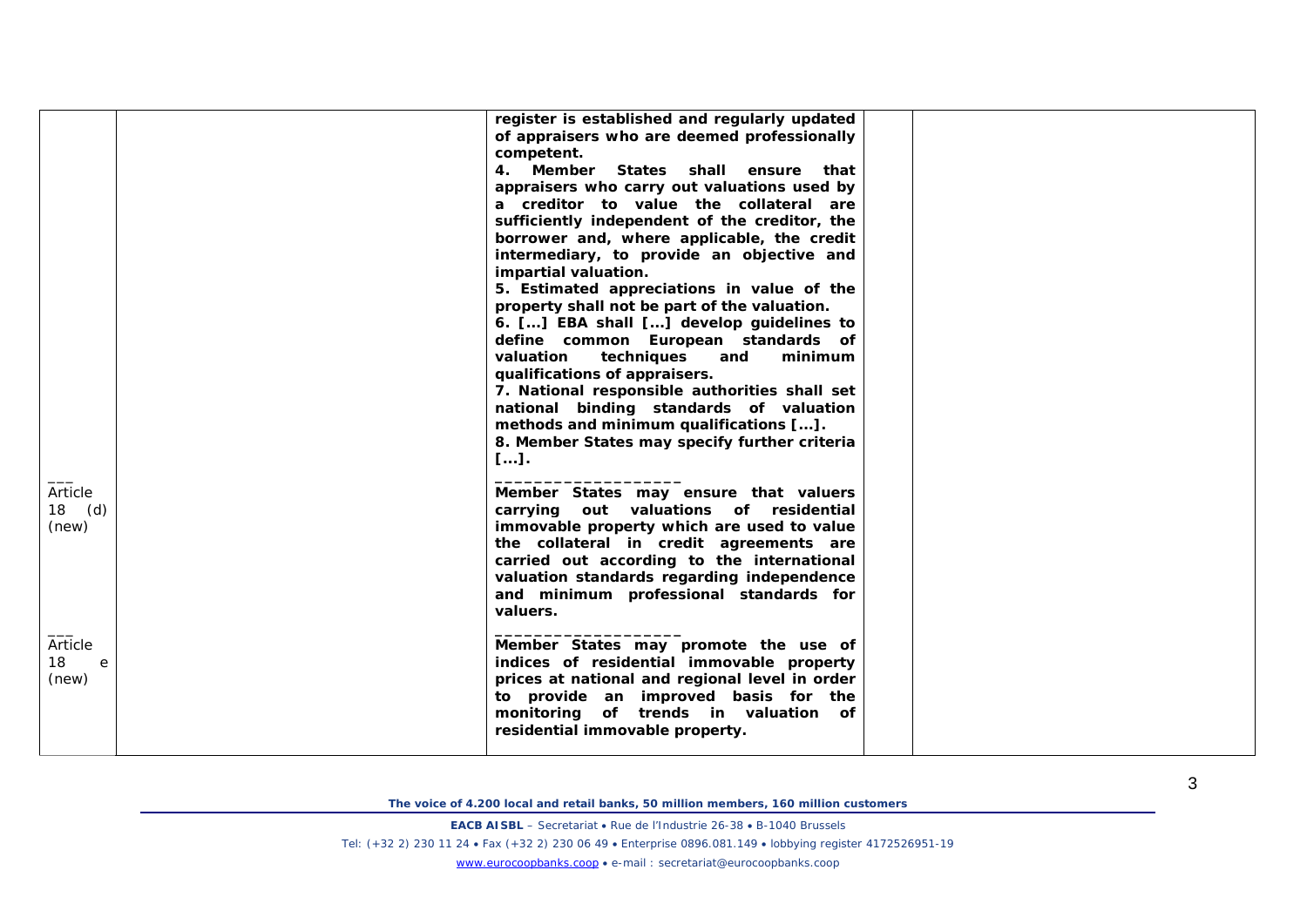| Article | Amendments 697-698                                                         |                                                  |           |                                                  |
|---------|----------------------------------------------------------------------------|--------------------------------------------------|-----------|--------------------------------------------------|
| 18<br>a |                                                                            | Reverse agreements                               |           | We would recommend against including             |
| (new)   |                                                                            | 1. Member States may ensure that, in order       |           | reverse agreements in the scope of this          |
|         |                                                                            | to cover risks of aging or retirement, the       |           | Directive due to their specific nature. In fact, |
|         |                                                                            | parties to a credit agreement may agree to       |           | under Article 2, Paragraph 2, subparagraph       |
|         |                                                                            | convert the credit agreement into a reverse      |           | (a), 'credit agreements which will eventually    |
|         |                                                                            | mortgage or other credit agreement under         |           | be repaid from the sale proceeds of an           |
|         |                                                                            | which a sum of money is advanced or paid         |           | immovable property' are already excluded         |
|         |                                                                            | periodically to the consumer to allow access     |           | from the scope of this Directive. Finally, we    |
|         |                                                                            | to equity in the residential immovable           |           | advise against introducing an obligation for     |
|         |                                                                            | property and which will eventually be repaid     |           | banks to offer "reverse mortgage" contracts.     |
|         |                                                                            | from the sale of the residential immovable       |           |                                                  |
|         |                                                                            | property.                                        |           |                                                  |
|         |                                                                            | 2. Member States shall provide that the          |           |                                                  |
|         |                                                                            | creditor should be entitled to obtain fair and   |           |                                                  |
|         |                                                                            | justified compensation for potential costs       |           |                                                  |
|         |                                                                            | directly or indirectly linked to the exercise of |           |                                                  |
|         |                                                                            | the right.                                       |           |                                                  |
| Article | Amendments 770-772                                                         |                                                  |           |                                                  |
| 31      | (a) an assessment of the need to extend its                                | <b>Deleted</b>                                   | $\ddot{}$ | It should be clear that the proposed Directive   |
| paragra | scope to small companies.                                                  |                                                  |           | applies only to mortgage credit agreements       |
| 2<br>ph |                                                                            |                                                  |           | concluded with consumers. This underlying        |
| point g |                                                                            |                                                  |           | principle concerning scope should not be         |
|         |                                                                            |                                                  |           | subject to review by the Commission (and         |
|         |                                                                            |                                                  |           | possible amendments at EU level) in the          |
|         |                                                                            |                                                  |           | future.                                          |
|         | BLOCK II: Alignment with the Directive 2008/48/EC on consumer credit (CCD) |                                                  |           |                                                  |
| Article | <b>Amendment 515</b>                                                       |                                                  |           |                                                  |

**EACB AISBL** – Secretariat • Rue de l'Industrie 26-38 • B-1040 Brussels

Tel: (+32 2) 230 11 24 • Fax (+32 2) 230 06 49 • Enterprise 0896.081.149 • lobbying register 4172526951-19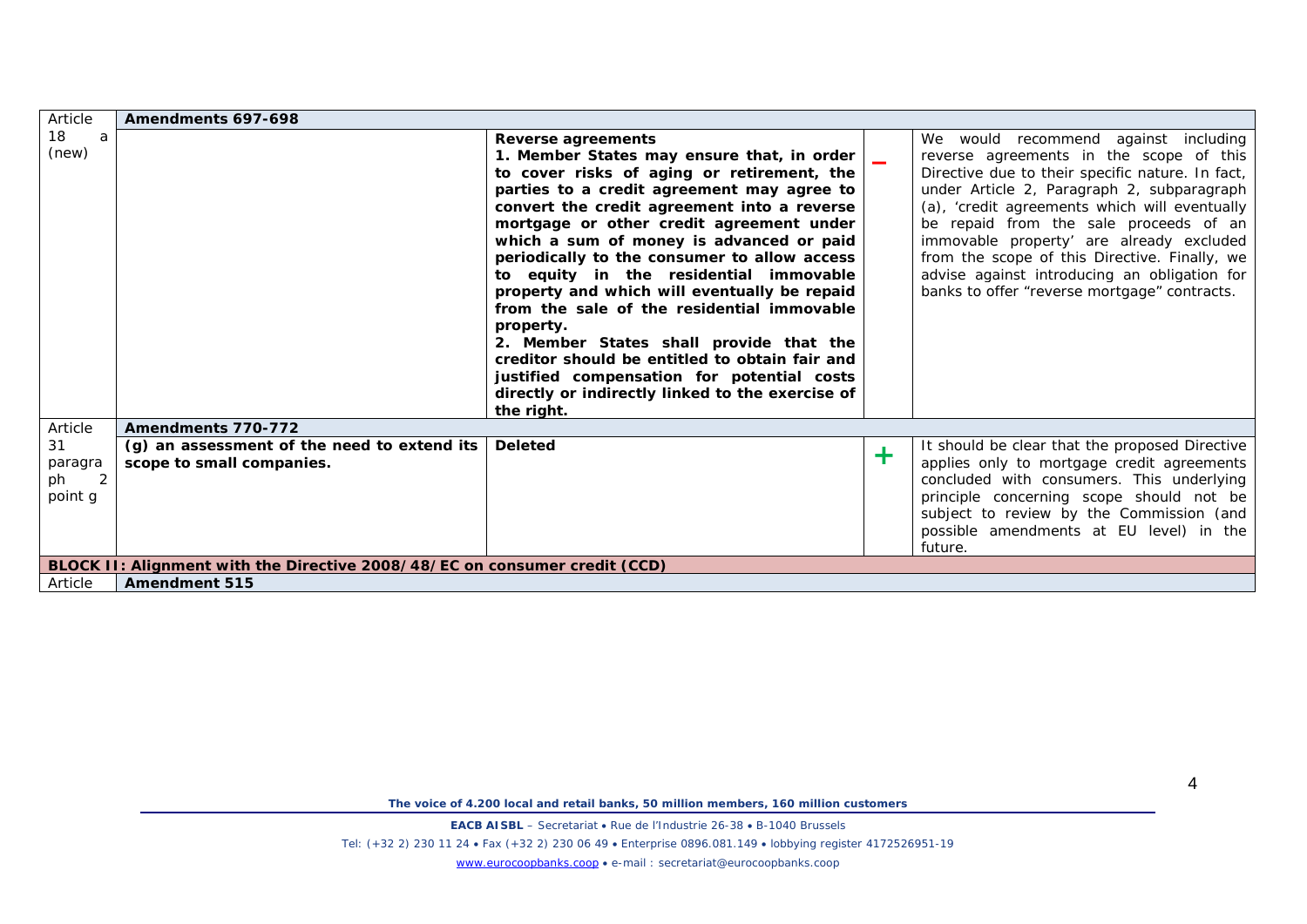| 11<br>paragra | Member States shall ensure that creditors and,<br>where applicable, credit intermediaries provide | Member States shall ensure that creditors and,<br>where applicable, credit intermediaries provide | $\pm$ | The EACB supports aligning of the wording of<br>Art 11(1) with the wording of Art 5(6) CCD. |
|---------------|---------------------------------------------------------------------------------------------------|---------------------------------------------------------------------------------------------------|-------|---------------------------------------------------------------------------------------------|
| ph 1          | adequate explanations to the consumer on the                                                      | adequate explanations to the consumer, in order                                                   |       | The Commission's wording seems to be                                                        |
|               | proposed credit agreement(s) and any                                                              | to place the consumer in a position enabling him                                                  |       | driven by the requirement of Art 19 of                                                      |
|               | ancillary service(s), in order to place the                                                       | to assess whether the proposed credit <i>agreement</i>                                            |       | Directive 2004/39/EC (MiFID) to assess                                                      |
|               | consumer in a position enabling him to assess                                                     | is adapted to his needs and financial situation,                                                  |       | client's knowledge and experience in                                                        |
|               | whether the proposed credit agreements are                                                        | where appropriate by explaining the pre-                                                          |       | investment field when providing investment                                                  |
|               | adapted to his needs and financial situation. An                                                  | contractual information to be provided in                                                         |       | advice. However, while in the investment field                                              |
|               | adequate explanation shall include the                                                            | accordance with Articles 9 and 10, the                                                            |       | it is the client (investor) who bares the risk                                              |
|               | provision of personalised information on the                                                      | essential characteristics of the products                                                         |       | and it is in his own interest to provide all the                                            |
|               | characteristics of the credits on offer, without                                                  | proposed and the specific effects they may                                                        |       | relevant information, this is not the case with                                             |
|               | however formulating any recommendation.                                                           | have on the consumer, including<br>the                                                            |       | regards to borrowers. Therefore, the MiFID                                                  |
|               | Creditors and, where applicable, credit                                                           | consequences of default in payment by the                                                         |       | approach is not suitable in case of mortgage                                                |
|               | intermediaries shall accurately assess the                                                        | consumer. Member States may adapt the                                                             |       | and home loans.                                                                             |
|               | level of knowledge and experience with                                                            | manner by which and the extent to which                                                           |       |                                                                                             |
|               | credit of the consumer by any means                                                               | such assistance is given, as well as by whom                                                      |       |                                                                                             |
|               | necessary so as to enable the creditor or the                                                     | it is given, to the particular circumstances of                                                   |       |                                                                                             |
|               | intermediary to determine the level of                                                            | the situation in which the credit agreement is                                                    |       |                                                                                             |
|               | explanations to be given to the consumer                                                          | offered, the person to whom it is offered and                                                     |       |                                                                                             |
|               | and adjust such explanations accordingly.                                                         | the type of credit offered.                                                                       |       |                                                                                             |
| Article       | Amendment 619                                                                                     |                                                                                                   |       |                                                                                             |
| 16            | 1. Each Member State shall ensure non-                                                            | 1. Each Member State shall in the case of cross-                                                  | $\pm$ | Alignment with Article 9(1) of the Directive                                                |
| paragra       | discriminatory access for all creditors to                                                        | border credit ensure access for creditors from                                                    |       | 2008/48/EC on consumer credit (CCD)                                                         |
| ph 1          | databases used in that Member State for                                                           | other Member States to databases used in that                                                     |       |                                                                                             |
|               | assessing the creditworthiness of consumers and                                                   | Member State for assessing the creditworthiness                                                   |       |                                                                                             |
|               | for monitoring consumers' compliance with                                                         | of consumers. The conditions for access shall                                                     |       |                                                                                             |
|               | the credit obligations over the life of the                                                       | be non-discriminatory                                                                             |       |                                                                                             |
|               | credit agreement. Such databases comprise                                                         |                                                                                                   |       |                                                                                             |
|               | databases operated by private credit                                                              |                                                                                                   |       |                                                                                             |
|               | bureaux or credit reference agencies and<br>public credit registers.                              |                                                                                                   |       |                                                                                             |
|               | <b>BLOCK III: Definitions</b>                                                                     |                                                                                                   |       |                                                                                             |
| Article 3     | Amendments 319 - 320                                                                              |                                                                                                   |       |                                                                                             |
| paragra       | (f) 'Tied credit intermediary' means any credit                                                   | (f) 'Tied credit intermediary' means any credit                                                   |       | Any of those two amendments would meet                                                      |
| ph            | intermediary who acts on behalf of and under the                                                  | intermediary who acts on behalf of and under the                                                  | $\pm$ | the EACB's expectations. It is frequently the                                               |
| point f       | full responsibility of <b>only</b> one creditor or one                                            | full responsibility of one creditor or one group                                                  |       | case for co-operative banks that a credit                                                   |
|               | group.                                                                                            | [] or on behalf of and under the full                                                             |       | intermediary may be tied to one bank and act                                                |
|               |                                                                                                   | responsibility of several creditors or several                                                    |       | under full responsibility of that bank, and yet,                                            |

**EACB AISBL** – Secretariat • Rue de l'Industrie 26-38 • B-1040 Brussels

Tel: (+32 2) 230 11 24 • Fax (+32 2) 230 06 49 • Enterprise 0896.081.149 • lobbying register 4172526951-19

[www.eurocoopbanks.coop](http://www.eurocoopbanks.coop/) • e-mail : secretariat@eurocoopbanks.coop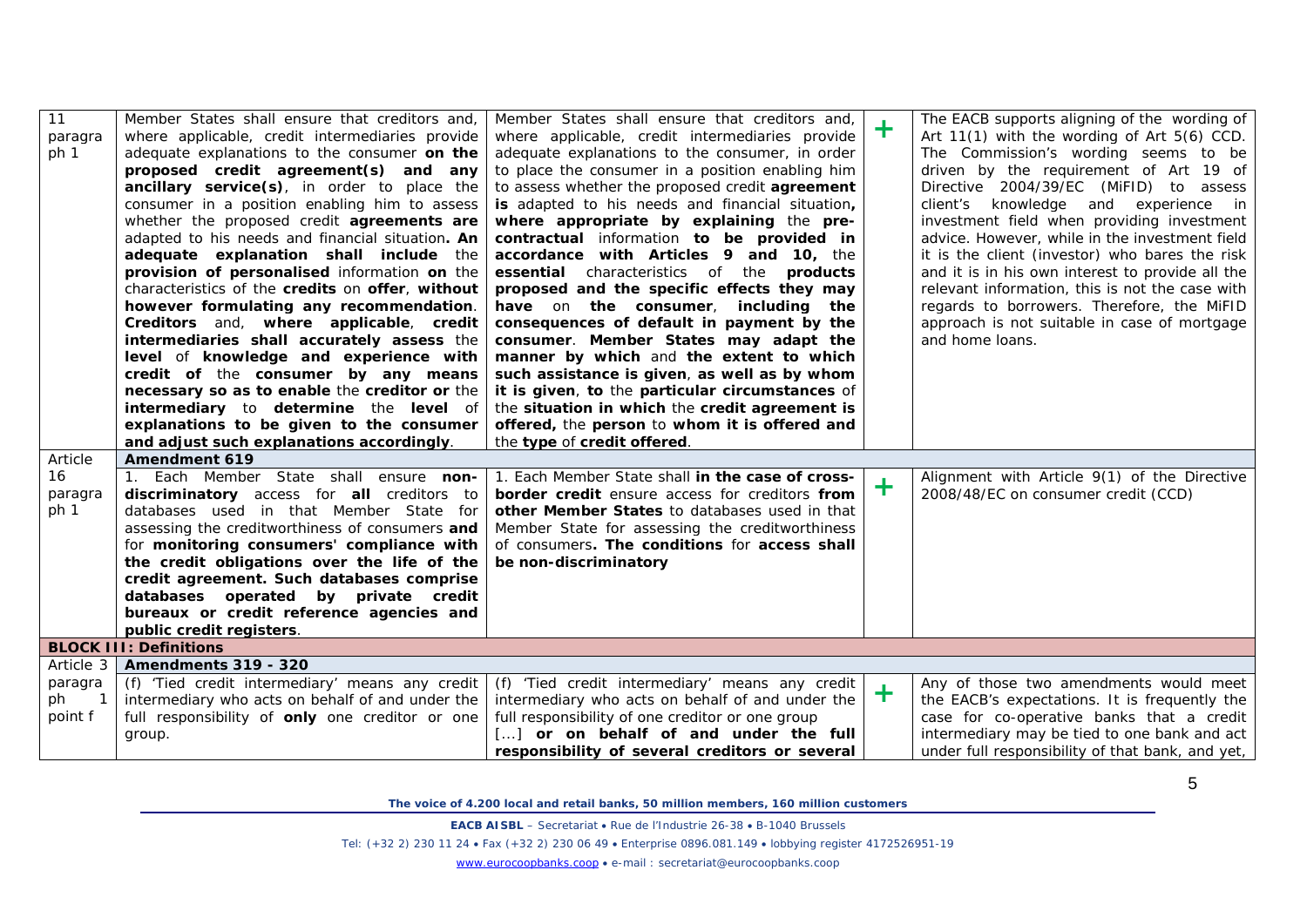|                              |                                                                                                                                                                                                                                                                                                                                                                 | groups.<br>[] or of more creditors and more groups.                                                                                                                                                                                                                                                                                                                                                                                                                                                                |         | offer credit provided by a different bank. This<br>could be possible because those banks belong<br>to the same co-operative banking group<br>which, however, does not constitute a 'group'<br>in the meaning of Art $3(g)$ , because a co-<br>operative group is not required to produce<br>'consolidated accounts'. Such co-operative<br>bank would then act on behalf of several<br>creditors.                                                                                                                                                                                                                                                                                                                                                                                                                                                                                                                       |
|------------------------------|-----------------------------------------------------------------------------------------------------------------------------------------------------------------------------------------------------------------------------------------------------------------------------------------------------------------------------------------------------------------|--------------------------------------------------------------------------------------------------------------------------------------------------------------------------------------------------------------------------------------------------------------------------------------------------------------------------------------------------------------------------------------------------------------------------------------------------------------------------------------------------------------------|---------|------------------------------------------------------------------------------------------------------------------------------------------------------------------------------------------------------------------------------------------------------------------------------------------------------------------------------------------------------------------------------------------------------------------------------------------------------------------------------------------------------------------------------------------------------------------------------------------------------------------------------------------------------------------------------------------------------------------------------------------------------------------------------------------------------------------------------------------------------------------------------------------------------------------------|
|                              | <b>BLOCK IV: Conduct of business</b>                                                                                                                                                                                                                                                                                                                            |                                                                                                                                                                                                                                                                                                                                                                                                                                                                                                                    |         |                                                                                                                                                                                                                                                                                                                                                                                                                                                                                                                                                                                                                                                                                                                                                                                                                                                                                                                        |
| Article 5<br>paragra<br>ph 1 | <b>Amendments 353 - 355</b><br>1. Member States shall require that, when<br>granting, intermediating or advising on credit<br>and, where appropriate, ancillary services to<br>consumers, the creditor or the credit intermediary<br>acts honestly, fairly and professionally in<br>accordance with the best interests of the<br>consumer.                      | 1. Member States shall require that, when<br>granting, intermediating or advising on credit and,<br>appropriate,<br>ancillary<br>where<br>services<br>to<br>consumers, the creditor or the credit intermediary<br>[] acts honestly, fairly and professionally and<br>takes into account the rights and interests of<br>the consumer.<br>[] acts honestly, fairly and professionally taking<br>into account the interests of the consumer.<br>[] acts honestly, fairly, <b>professionally</b> and<br>transparently. | $\ddag$ | This amendment is supported because of the<br>deletion of "the best interest of the<br>consumer." This requirement would impose<br>unlimited<br>and incalculable liability for<br>creditors. In addition, it should be made clear<br>that co-operative banks with their specific<br>business model based on the ownership of<br>their members, always act for the benefit of<br>all their members/clients. The interest of one<br>client should not be put before the interest of<br>other clients, as is already reflected in Article<br>19 of the Directive 2004/39/EC (MiFID),<br>which states that "when providing investment<br>services and/or, where appropriate, ancillary<br>services to clients, an investment firm act<br>honestly,<br>fairly and professionally in<br>accordance with the best interests of its<br>clients". Also at the Council the reference to<br>the "best" interest has been deleted. |
|                              | Amendments: 357, 359, 360                                                                                                                                                                                                                                                                                                                                       |                                                                                                                                                                                                                                                                                                                                                                                                                                                                                                                    |         |                                                                                                                                                                                                                                                                                                                                                                                                                                                                                                                                                                                                                                                                                                                                                                                                                                                                                                                        |
|                              | 2. Member States shall ensure that the manner in<br>which creditors remunerate their staff and the<br>relevant credit intermediaries and the manner in<br>which credit intermediaries remunerate their staff<br>do not impede compliance with the obligation to<br>act in accordance with the best interests of<br>the consumer, as referred to in paragraph 1. | 2. Member States shall ensure that the manner in<br>which creditors remunerate their staff and the<br>relevant credit intermediaries and the manner in<br>which credit intermediaries remunerate their staff<br>do not impede compliance with<br>[] the obligation referred to in paragraph 1.<br>the obligation to act taking into account                                                                                                                                                                        | $\pm$   | Supported in case of the deletion in<br>paragraph 1 of the reference to "the best<br>interest of the consumer." This remains in<br>line with the Council position in which the<br>reference to the term "best" has also been<br>deleted.                                                                                                                                                                                                                                                                                                                                                                                                                                                                                                                                                                                                                                                                               |

**EACB AISBL** – Secretariat • Rue de l'Industrie 26-38 • B-1040 Brussels

Tel: (+32 2) 230 11 24 • Fax (+32 2) 230 06 49 • Enterprise 0896.081.149 • lobbying register 4172526951-19

[www.eurocoopbanks.coop](http://www.eurocoopbanks.coop/) • e-mail : secretariat@eurocoopbanks.coop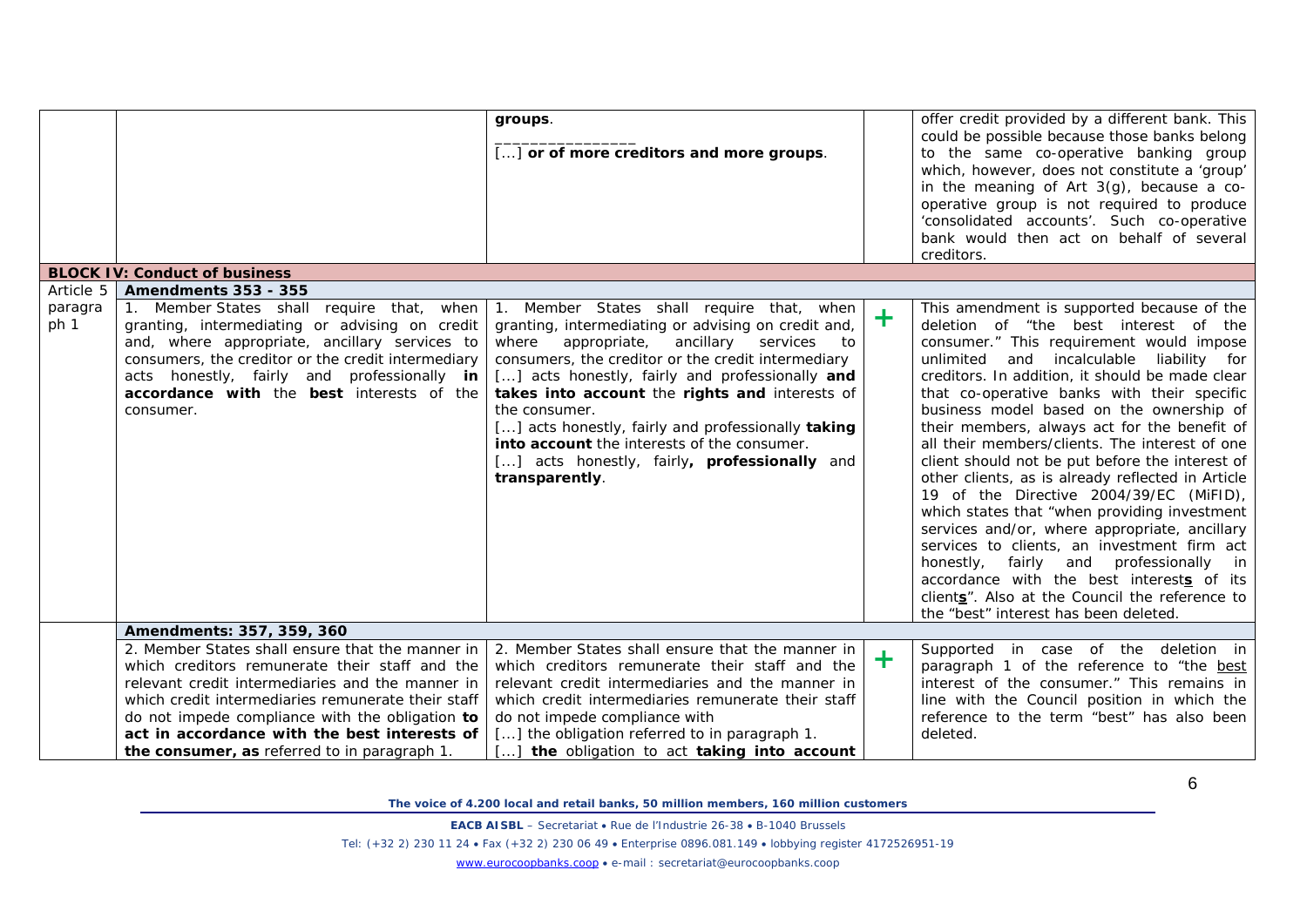| Article 5<br>paragra<br>ph <sub>2</sub>                |                                                                                                                                                                                                                                                                                                                                                                 | the interests of the consumer, as referred to in<br>paragraph 1.<br>[] the <b>obligations</b> , as referred to in<br>paragraph 1.                                                                                                                                                                                                                                                                                                                                                                                                                                                                                                                                                                                 |                          |                                                                                                                                                                                                                                                                                                                                                                                                                                     |
|--------------------------------------------------------|-----------------------------------------------------------------------------------------------------------------------------------------------------------------------------------------------------------------------------------------------------------------------------------------------------------------------------------------------------------------|-------------------------------------------------------------------------------------------------------------------------------------------------------------------------------------------------------------------------------------------------------------------------------------------------------------------------------------------------------------------------------------------------------------------------------------------------------------------------------------------------------------------------------------------------------------------------------------------------------------------------------------------------------------------------------------------------------------------|--------------------------|-------------------------------------------------------------------------------------------------------------------------------------------------------------------------------------------------------------------------------------------------------------------------------------------------------------------------------------------------------------------------------------------------------------------------------------|
|                                                        | <b>Amendment 358</b>                                                                                                                                                                                                                                                                                                                                            |                                                                                                                                                                                                                                                                                                                                                                                                                                                                                                                                                                                                                                                                                                                   |                          |                                                                                                                                                                                                                                                                                                                                                                                                                                     |
|                                                        | 2. Member States shall ensure that the manner in<br>which creditors remunerate their staff and the<br>relevant credit intermediaries and the manner in<br>which credit intermediaries remunerate their staff<br>do not impede compliance with the obligation to<br>act in accordance with the best interests of the<br>consumer, as referred to in paragraph 1. | 2. Member States shall ensure that the manner in<br>which creditors remunerate their staff and the<br>relevant credit intermediaries and the manner in<br>which credit intermediaries remunerate their staff<br>do not impede compliance with<br>[] the obligation to act in accordance with the<br>best interests of the consumer, as referred to in<br>paragraph 1. To act in the best interest of the<br>consumer in this context means offering a<br>loan only if the borrower's ability to repay<br>can be assumed after a thorough analysis of<br>parameters, such as the financial situation,<br>the consumers income, savings, proprietary<br>rights to assets, debts and other financial<br>commitments. |                          | Objected to because of the maintenance of<br>"the best interest of the consumer." It should<br>also be carefully considered that the<br>cancellation of the credit agreement may lead<br>to adverse results for the consumer, who<br>would be obliged to return the borrowed<br>amount.                                                                                                                                             |
| Article 5                                              | <b>Amendment 356</b>                                                                                                                                                                                                                                                                                                                                            |                                                                                                                                                                                                                                                                                                                                                                                                                                                                                                                                                                                                                                                                                                                   |                          |                                                                                                                                                                                                                                                                                                                                                                                                                                     |
| paragra<br>ph $1$ a<br>(new)                           |                                                                                                                                                                                                                                                                                                                                                                 | 1a. Member States shall adopt appropriate<br>provisions to ensure that, if the above<br>requirements are not met, consumers who<br>are affected will be able to adjust or cancel<br>the loan agreement free of charge.                                                                                                                                                                                                                                                                                                                                                                                                                                                                                            |                          | This would lead to a great risk of unjustifiable<br>litigation, e.g. in case if the consumer can no<br>longer meet his debt obligations for reasons<br>unrelated to the bank's conduct.                                                                                                                                                                                                                                             |
| Article 3                                              | <b>Amendment 324</b>                                                                                                                                                                                                                                                                                                                                            |                                                                                                                                                                                                                                                                                                                                                                                                                                                                                                                                                                                                                                                                                                                   |                          |                                                                                                                                                                                                                                                                                                                                                                                                                                     |
| paragra<br>ph<br>$\overline{\phantom{0}}$ 1<br>point j | (j) 'Staff' means any employees of the creditor or<br>credit intermediary having contacts with<br>consumers and who are engaged in the<br>activities covered by this Directive.                                                                                                                                                                                 | (j) 'Staff' means any employees of the creditor or<br>credit intermediary who are engaged in the<br>activities covered by this Directive.                                                                                                                                                                                                                                                                                                                                                                                                                                                                                                                                                                         | $\overline{\phantom{a}}$ | The focus should be on lenders' staff in<br>direct contact with consumers because<br>these are the employees who could<br>potentially propose inappropriate products.<br>Potentially, the concept of "working or acting<br>on behalf of" could capture any number of<br>individuals outside of the staff of creditors or<br>credit intermediaries, such as valuers or<br>notaries/conveyancers, and should therefore<br>be deleted. |

**EACB AISBL** – Secretariat • Rue de l'Industrie 26-38 • B-1040 Brussels

Tel: (+32 2) 230 11 24 • Fax (+32 2) 230 06 49 • Enterprise 0896.081.149 • lobbying register 4172526951-19

[www.eurocoopbanks.coop](http://www.eurocoopbanks.coop/) • e-mail : secretariat@eurocoopbanks.coop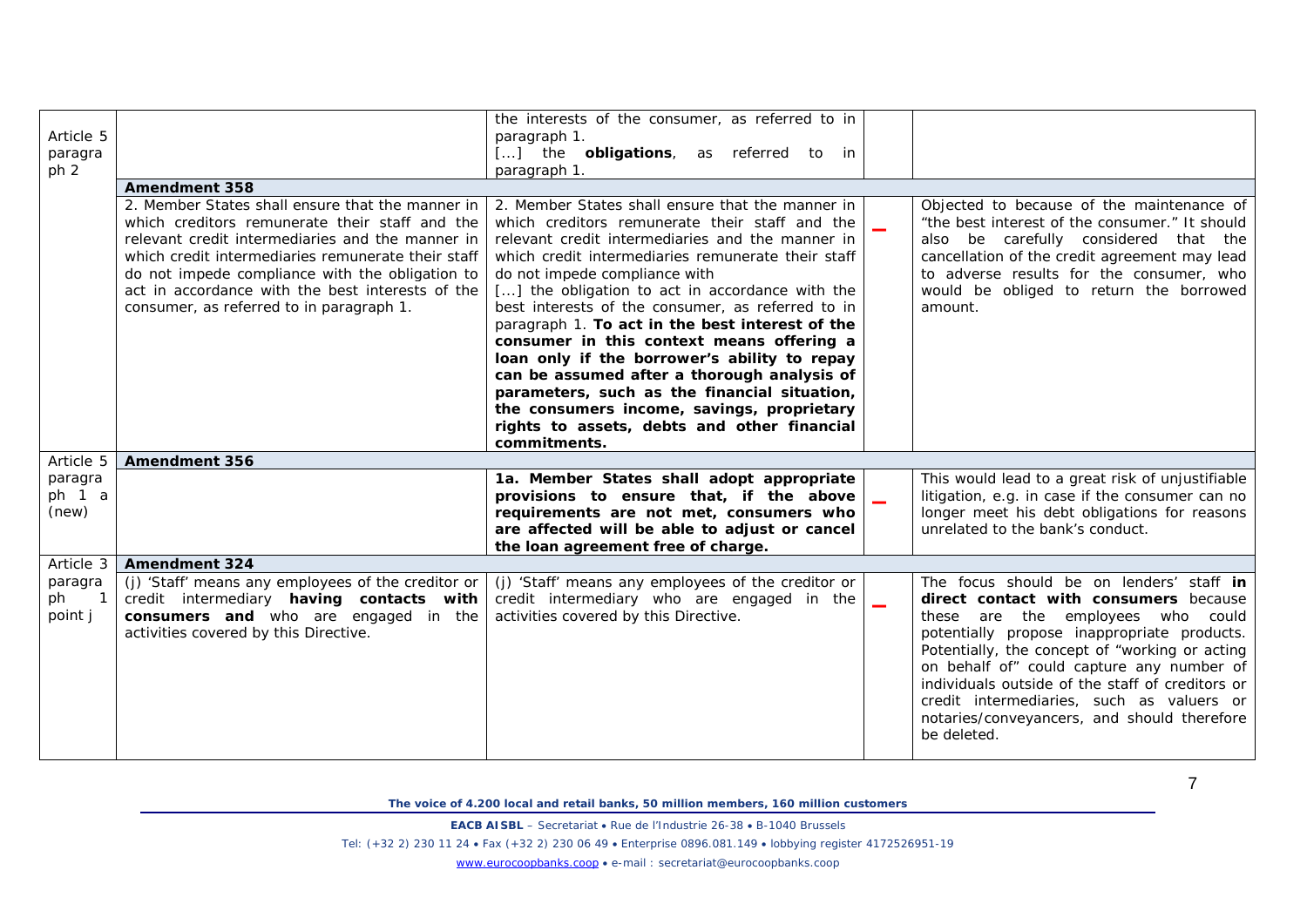|                 | Amendments 361, 363, 365                            |                                                    |   |                                                |
|-----------------|-----------------------------------------------------|----------------------------------------------------|---|------------------------------------------------|
|                 |                                                     | (a) Member States shall ensure that the            |   | We recommend maintaining the original          |
| Article 5       |                                                     | remuneration of creditors' staff and credit        |   | wording of the European Commission, which      |
| paragra         |                                                     | <i>intermediaries</i><br>responsible<br>for<br>the |   | refers to the requirement for the              |
| ph $2a$         |                                                     | assessment of the creditworthiness or for the      |   | remuneration of the staff not to impede the    |
| (new)           |                                                     | provision of advice                                |   | obligation to act in accordance with the       |
|                 |                                                     | [] is not linked to individual product results     |   | requirements of Article 5 paragraph 1 (in the  |
|                 |                                                     | or sales targets.                                  |   | wording as proposed in amendments $353 -$      |
|                 |                                                     | [] is in accordance with the provisions of         |   | 355). The solution as proposed in the          |
|                 |                                                     | Directive 2010/76/EU of the European               |   | amendment would be an excessive                |
|                 |                                                     | Parliament and of the Council of 24                |   | intervention into the business strategy of the |
|                 |                                                     | November 2010.                                     |   | creditor. The rules which may be useful in the |
|                 |                                                     | [] is not linked to targets for the value or       |   | investment area do not always fit within the   |
|                 |                                                     | volume of lending or for the sale or               |   | banking sphere. The remuneration structure     |
|                 |                                                     | profitability of individual products.              |   | should remain in the sphere of the creditor.   |
|                 | <b>BLOCK V: Delegated powers</b>                    |                                                    |   |                                                |
|                 | Amendments 389-394                                  |                                                    |   | Those issues should remain in the gesture of   |
|                 | 4. Powers are delegated to the Commission   Deleted |                                                    |   | the Member States. The EACB agrees that the    |
| Article 6       | in accordance with Article 26 and subject to        |                                                    | ╋ | numerous delegated powers are highly           |
| paragra         | the conditions of Articles 27 and 28, to            |                                                    |   | problematic. The powers are very open          |
| ph <sub>4</sub> | specify the requirements provided in                |                                                    |   | without explicitly defining the objectives and |
|                 | paragraph 1 and 2 of this Article, and in           |                                                    |   | the content of the delegation of power and     |
|                 | particular, the necessary requirements for          |                                                    |   | they concern essential elements of the         |
|                 | appropriate knowledge and competence.               |                                                    |   | proposal. The EACB agrees that they are        |
|                 | Amendments 480-483                                  |                                                    |   | likely to lead over time to more and more      |
| Article 9       | 3. Powers are delegated to the Commission           | Deleted                                            |   | diverging rules relating to, on one hand,      |
| paragra         | in accordance with Article 26 and subject to        |                                                    | ╋ | traditional consumer credits and, on the other |
| ph 3            | the conditions of Articles 27 and 28, to            |                                                    |   | hand, home loans and mortgages. The EACB       |
|                 | amend the standard information items laid           |                                                    |   | also agrees that there is no need this degree  |
|                 | down in paragraph 1 of this Article and the         |                                                    |   | of details within this Directive, and where    |
|                 | content and format of the ESIS set out in           |                                                    |   | would recommend<br>necessary,<br>instead l     |
|                 | Annex II.                                           |                                                    |   | procedures where proper and full consultation  |
|                 | In particular, such delegated acts shall,           |                                                    |   | of all relevant stakeholders and full impact   |
|                 | where necessary:                                    |                                                    |   | assessment of the proposed changes could be    |
|                 | (a) amend the list of the standard                  |                                                    |   | ensured. For example:                          |
|                 | information items laid down in paragraph 1          |                                                    |   |                                                |
|                 | of this Article;                                    |                                                    |   | the issue of education and qualification       |
|                 | (b) delete any of the information items laid        |                                                    |   | remains in the domain of the Member            |

**EACB AISBL** – Secretariat • Rue de l'Industrie 26-38 • B-1040 Brussels

Tel: (+32 2) 230 11 24 • Fax (+32 2) 230 06 49 • Enterprise 0896.081.149 • lobbying register 4172526951-19

[www.eurocoopbanks.coop](http://www.eurocoopbanks.coop/) • e-mail : secretariat@eurocoopbanks.coop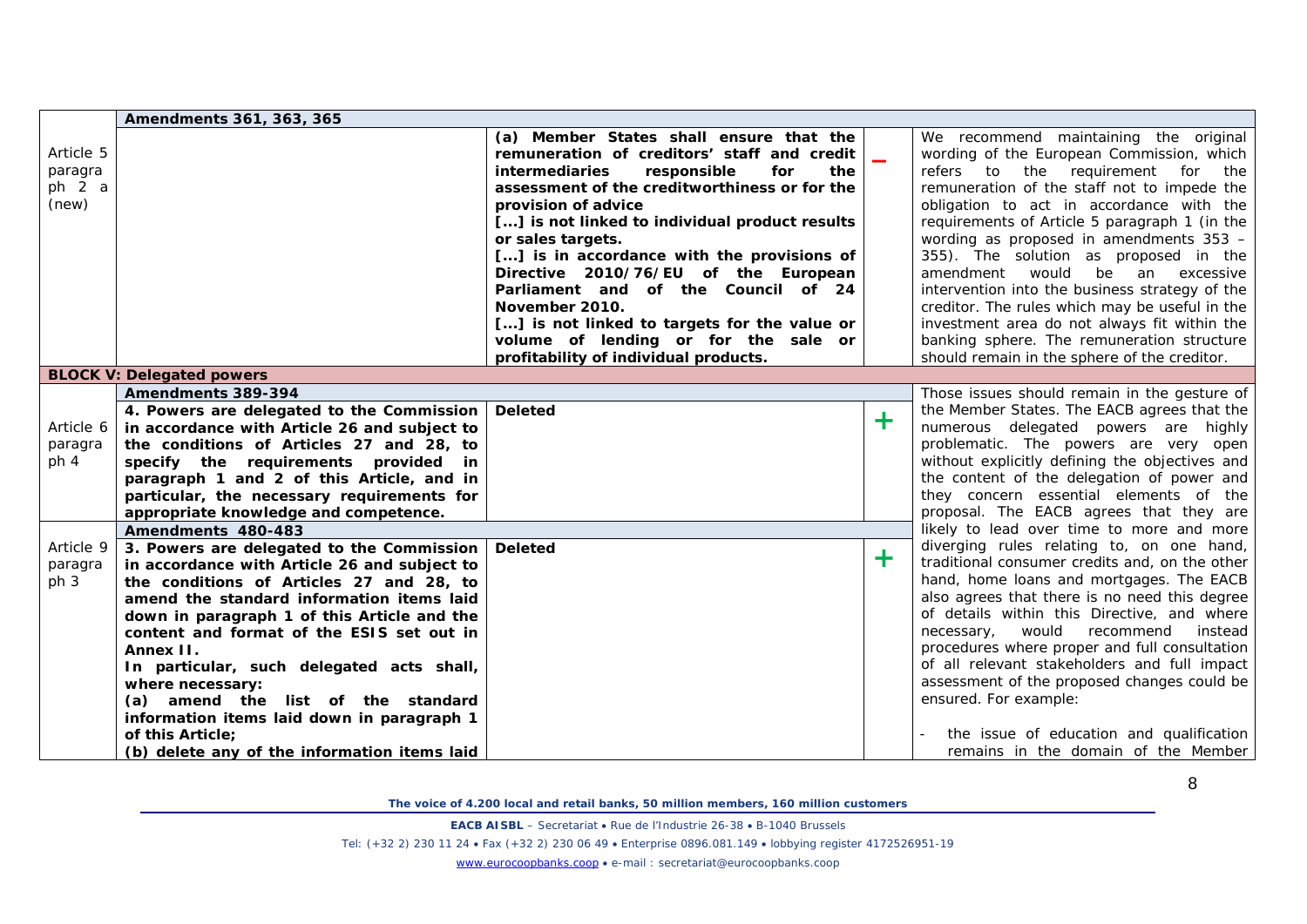|                                               | down Annex II:<br>(c) make additions to the list of information<br>items laid down in Annex II;<br>(d) amend the presentation of the contents<br>of the ESIS as laid down in Annex II;<br>(e) elaborate on the instructions for the<br>completion of the ESIS as laid down in<br>Annex II.                                                                                                                                                                    |                |   |  |
|-----------------------------------------------|---------------------------------------------------------------------------------------------------------------------------------------------------------------------------------------------------------------------------------------------------------------------------------------------------------------------------------------------------------------------------------------------------------------------------------------------------------------|----------------|---|--|
|                                               | Amendments 503-507                                                                                                                                                                                                                                                                                                                                                                                                                                            |                |   |  |
| Article<br>10 <sup>°</sup><br>paragra<br>ph 3 | 3. Powers are delegated to the Commission<br>in accordance with Article 26 and subject to<br>the conditions of Articles 27 and 28, to<br>update the list of information items on<br>credit intermediaries to be provided to the<br>consumer, as laid down in paragraph 1 of<br>this Article.                                                                                                                                                                  | <b>Deleted</b> | ╋ |  |
|                                               | In particular, the Commission,<br>when<br>adopting such delegated acts shall amend,<br>where necessary, the information items laid<br>down in paragraph 1 of this Article.                                                                                                                                                                                                                                                                                    |                |   |  |
|                                               | Amendments 602-608                                                                                                                                                                                                                                                                                                                                                                                                                                            |                |   |  |
| Article<br>14<br>paragra<br>ph 5              | 5. Powers are delegated to the Commission<br>in accordance with Article 26 and subject to<br>the conditions of Articles 27 and 28, to<br>specify and amend the criteria<br>to be<br>considered<br>the<br>conduct<br>in<br>оf<br>$\boldsymbol{a}$<br>creditworthiness assessment as laid down in<br>paragraph 1 of this Article and in ensuring<br>that credit products are not unsuitable for<br>the consumer as laid down in paragraph 4 of<br>this Article. | <b>Deleted</b> | ╋ |  |
|                                               | Amendments 623-627                                                                                                                                                                                                                                                                                                                                                                                                                                            |                |   |  |
| Article<br>16<br>paragra<br>ph <sub>2</sub>   | 2. Powers are delegated to the Commission<br>in accordance with Article 26 and subject to<br>the conditions of Articles 27 and 28, to<br>define uniform credit registration criteria<br>and data processing conditions to be applied<br>to the databases referred to in paragraph 1                                                                                                                                                                           | <b>Deleted</b> | ╋ |  |

States and should not be regulated by delegated acts. Also, the division of competences between the Member States under Paragraphs 2 and 3, and the Commission under the paragraph 4 of Article 6 is problematic.

- Concerning ESIS, it must be remembered that constant changes to it carry significant costs for banks, and uncertainty for consumers who should be able to use ESIS as a solid comparison tool. Any changes to ESIS which are deemed necessary in the future would be better introduced under the review clause in Article 31.
- Prescriptive list of criteria to be considered in the conduct of a creditworthiness assessment and in ensuring that credit products are not unsuitable for the consumer concern the very fundaments of this legislative act and as such should not be subject to regulation by delegated acts. Finally, under Article 14, Paragraph 1, it is the Member States that must ensure that creditors establish appropriate processes to assess the creditworthiness of the consumer. Specifying or amending such criteria by the Commission at EU level, as and when the Commission finds fit, would be superfluous.

*The voice of 4.200 local and retail banks, 50 million members, 160 million customers*

**EACB AISBL** – Secretariat • Rue de l'Industrie 26-38 • B-1040 Brussels

Tel: (+32 2) 230 11 24 • Fax (+32 2) 230 06 49 • Enterprise 0896.081.149 • lobbying register 4172526951-19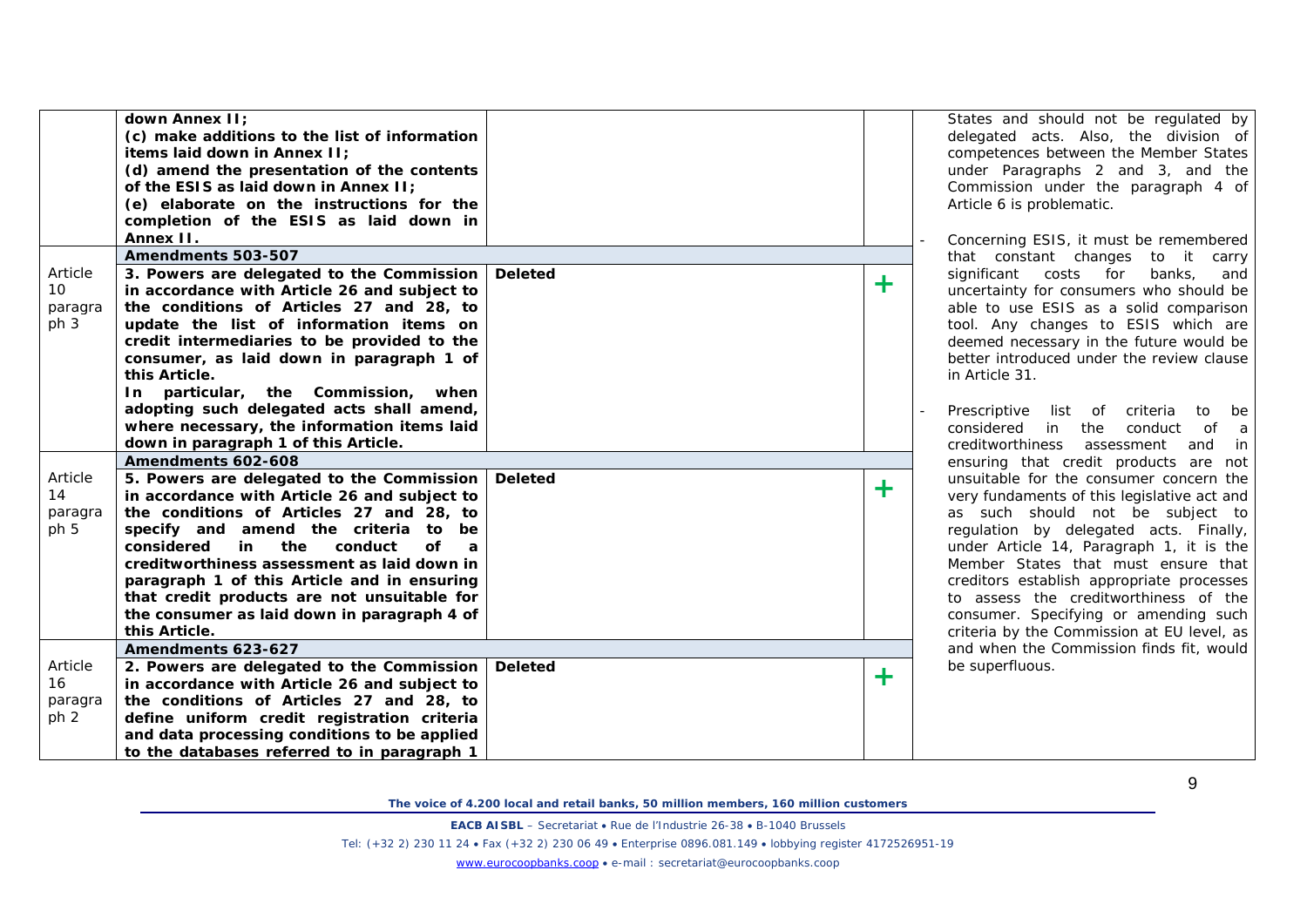|                                                             | of this Article.<br>In particular, such delegated acts shall<br>define the registration thresholds to be<br>applied to such databases and shall provide<br>for agreed definitions for key terms used by<br>such databases.                                                                                                                                                                                                                                                                                                                                                                                                                                                                                                                                                                                                           |         |       |  |
|-------------------------------------------------------------|--------------------------------------------------------------------------------------------------------------------------------------------------------------------------------------------------------------------------------------------------------------------------------------------------------------------------------------------------------------------------------------------------------------------------------------------------------------------------------------------------------------------------------------------------------------------------------------------------------------------------------------------------------------------------------------------------------------------------------------------------------------------------------------------------------------------------------------|---------|-------|--|
| Article                                                     | Amendments 739, 744& 476                                                                                                                                                                                                                                                                                                                                                                                                                                                                                                                                                                                                                                                                                                                                                                                                             |         |       |  |
| 26<br>paragra<br>phs<br>$\mathbf{1}_{1}$<br>2, 3            | 1. The powers to adopt delegated acts Deleted<br>referred to in Articles $6(4)$ , $8(4)$ , $9(3)$ ,<br>$10(3)$ , $14(5)$ and $16(2)$ shall be conferred<br>on the Commission for an indeterminate<br>period of time following the entry into force<br>of this Directive.<br>2. As soon as it adopts a delegated act, the<br>Commission shall notify it simultaneously to<br>the European Parliament and to the Council.<br>3. The power to adopt delegated acts is<br>conferred on the Commission subject to the<br>conditions laid down in Articles 27 and 28.                                                                                                                                                                                                                                                                      |         | $\pm$ |  |
|                                                             |                                                                                                                                                                                                                                                                                                                                                                                                                                                                                                                                                                                                                                                                                                                                                                                                                                      |         |       |  |
| Article<br>27<br>paragra<br>phs<br>$\mathbf{1}_{1}$<br>2, 3 | Amendments 751, 755, 756<br>1. The delegation of powers referred to in<br>Articles $6(4)$ , $8(4)$ , $9(3)$ , $10(3)$ , $14(5)$ and<br>16(2) may be revoked at any time by the<br>European Parliament or by the Council.<br>2. The institution which has commenced an<br>internal procedure for deciding whether to<br>revoke the delegation of powers shall inform<br>the other legislator and the Commission at<br>the latest one month before the final<br>decision is taken, stating the delegated<br>powers which could be subject to revocation<br>and the reasons for any revocation.<br>3. The decision of revocation shall terminate<br>the delegation of the powers specified in<br>that decision. It shall<br>take effect<br>immediately or at a later date specified<br>therein. It shall not affect the validity of the | Deleted | $\pm$ |  |

**EACB AISBL** – Secretariat • Rue de l'Industrie 26-38 • B-1040 Brussels

Tel: (+32 2) 230 11 24 • Fax (+32 2) 230 06 49 • Enterprise 0896.081.149 • lobbying register 4172526951-19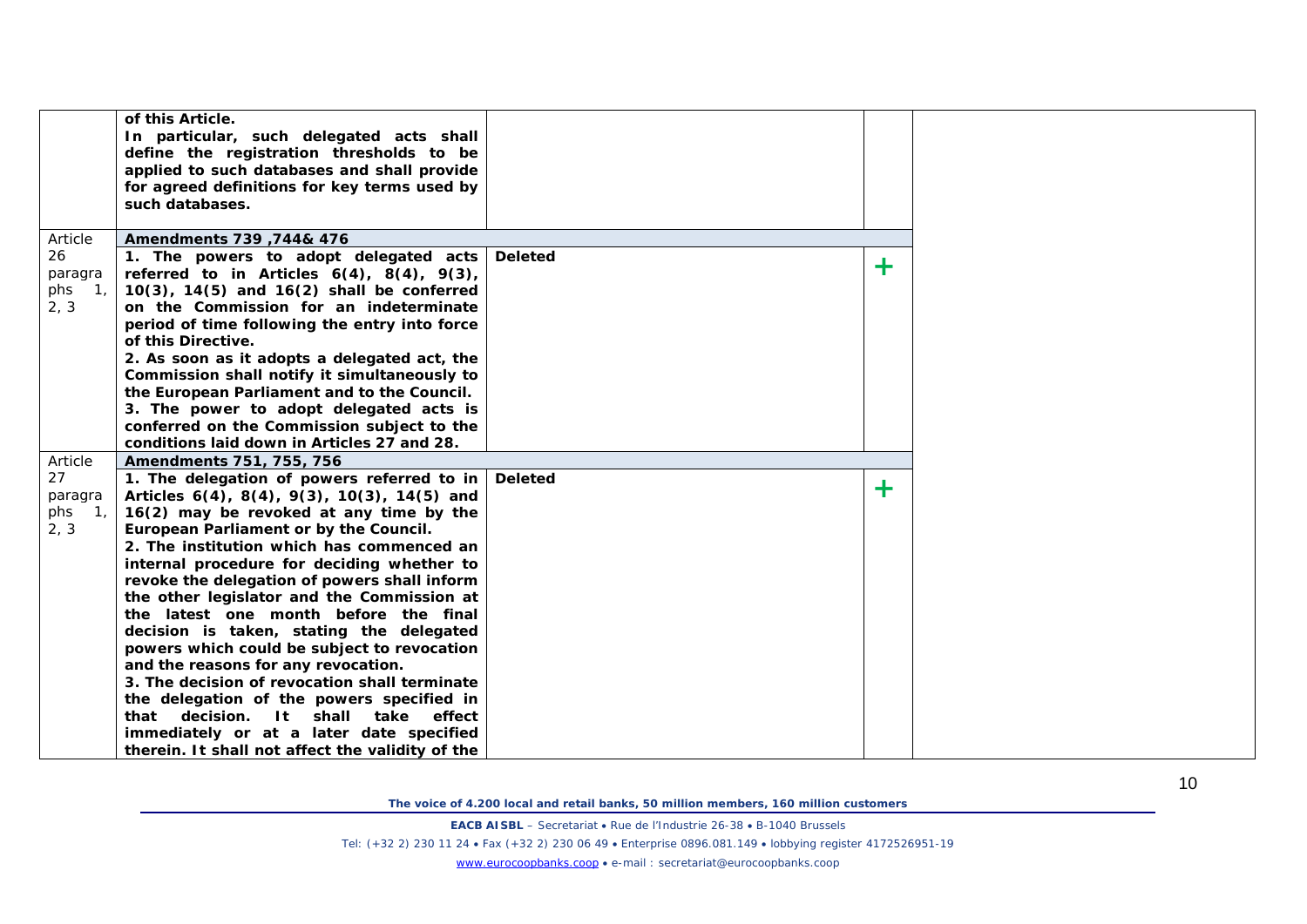|          | delegated acts already in force. It shall be    |         |       |  |
|----------|-------------------------------------------------|---------|-------|--|
|          | published in the Official Journal of the        |         |       |  |
|          | European Union.                                 |         |       |  |
| Article  | Amendments 758-759                              |         |       |  |
| 28       | 1. The European Parliament and the Council      | Deleted |       |  |
| paragra  | may object to a delegated act within a          |         | $\pm$ |  |
| phs 1, 2 | period of two months from the date of           |         |       |  |
|          | notification. At the initiative of the European |         |       |  |
|          | Parliament or the Council that period shall     |         |       |  |
|          | be extended by one month.                       |         |       |  |
|          | 2. Where, on expiry of the period referred to   |         |       |  |
|          | in paragraph 1, neither the European            |         |       |  |
|          | Parliament nor the Council has objected to      |         |       |  |
|          | the delegated act, it shall be published in     |         |       |  |
|          | the Official Journal of the European Union      |         |       |  |
|          | and shall enter into force on the date stated   |         |       |  |
|          | therein. The delegated act may be published     |         |       |  |
|          | in the Official Journal of the European Union   |         |       |  |
|          | and enter into force before the expiry of that  |         |       |  |
|          | period where the European Parliament and        |         |       |  |
|          | the Council have both informed the              |         |       |  |
|          | Commission of their intention not to raise      |         |       |  |
|          | objections.                                     |         |       |  |
|          |                                                 |         |       |  |
|          |                                                 |         |       |  |
|          |                                                 |         |       |  |
|          |                                                 |         |       |  |
|          |                                                 |         |       |  |
|          |                                                 |         |       |  |
|          |                                                 |         |       |  |
|          |                                                 |         |       |  |
|          |                                                 |         |       |  |
|          |                                                 |         |       |  |
|          |                                                 |         |       |  |
|          |                                                 |         |       |  |
|          |                                                 |         |       |  |
|          |                                                 |         |       |  |
|          |                                                 |         |       |  |

**EACB AISBL** – Secretariat • Rue de l'Industrie 26-38 • B-1040 Brussels Tel: (+32 2) 230 11 24 • Fax (+32 2) 230 06 49 • Enterprise 0896.081.149 • lobbying register 4172526951-19 [www.eurocoopbanks.coop](http://www.eurocoopbanks.coop/) • e-mail : secretariat@eurocoopbanks.coop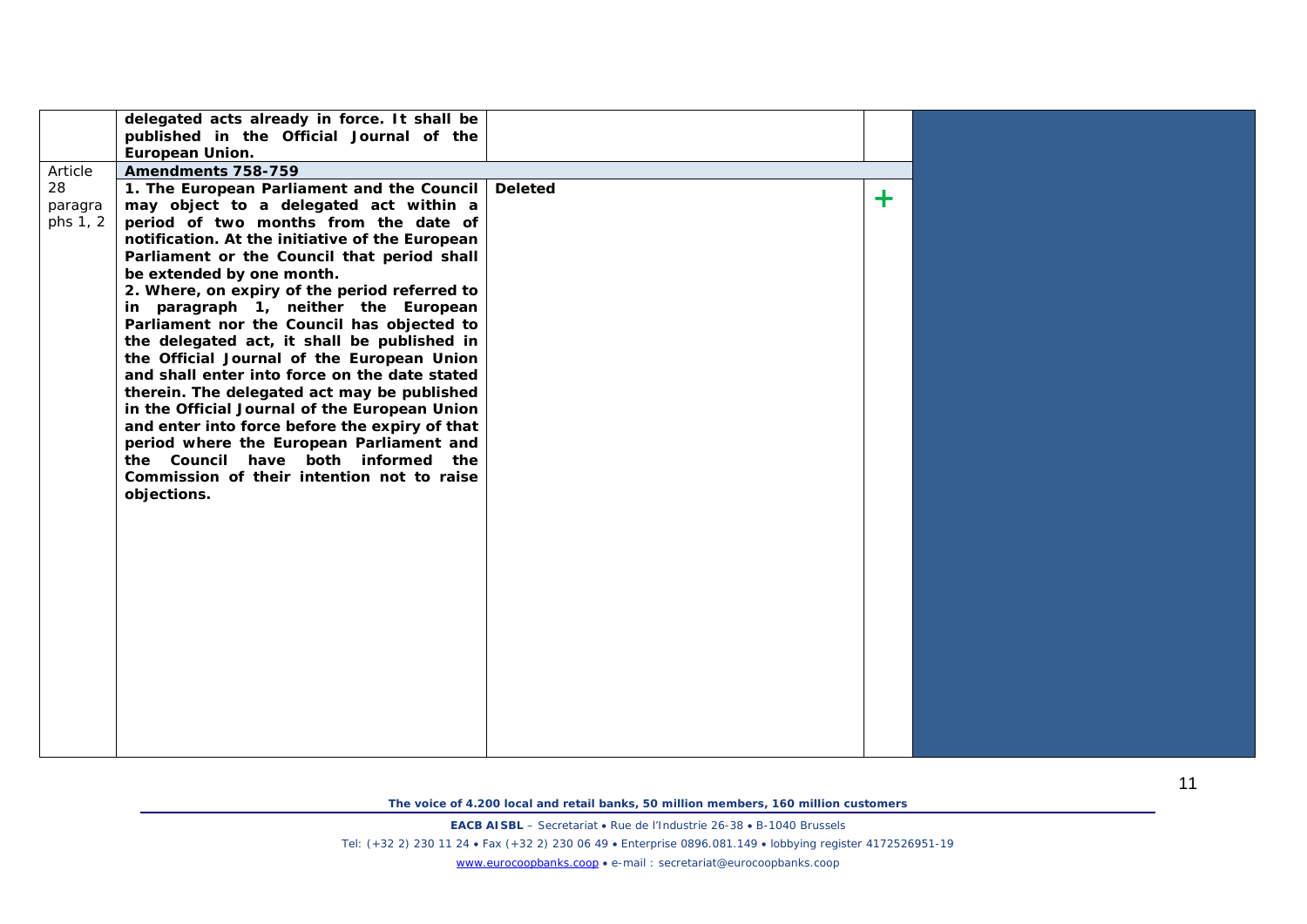|                                     | <b>BLOCK VI: Product tying</b> |                                                                                                                                                                                                                                                                                                                                                                                                                                                                                                                                                                                                                                                                 |                          |                                                                                                                                                                                                                                                                                       |
|-------------------------------------|--------------------------------|-----------------------------------------------------------------------------------------------------------------------------------------------------------------------------------------------------------------------------------------------------------------------------------------------------------------------------------------------------------------------------------------------------------------------------------------------------------------------------------------------------------------------------------------------------------------------------------------------------------------------------------------------------------------|--------------------------|---------------------------------------------------------------------------------------------------------------------------------------------------------------------------------------------------------------------------------------------------------------------------------------|
| Article 3                           | <b>Amendment 315</b>           |                                                                                                                                                                                                                                                                                                                                                                                                                                                                                                                                                                                                                                                                 |                          |                                                                                                                                                                                                                                                                                       |
| paragra<br>ph<br>point d<br>a (new) |                                | (da) 'Tying practice' means the selling of an<br>ancillary service with the credit agreement in<br>a package where the credit agreement is not<br>made available to the consumer separately.                                                                                                                                                                                                                                                                                                                                                                                                                                                                    |                          | Tying should not be defined or in any other<br>way specifically addressed in this Directive.<br>The Directive 2005/29/EC on unfair business-<br>to-consumer commercial practices suitably<br>addressed those types of practices.                                                      |
|                                     | <b>Amendment 426</b>           |                                                                                                                                                                                                                                                                                                                                                                                                                                                                                                                                                                                                                                                                 |                          |                                                                                                                                                                                                                                                                                       |
| Article 8<br>a (new)                |                                | Unfair commercial practise<br>1. The consumer shall always have the right<br>purchase ancillary products<br>from<br>to<br>alternative providers. []                                                                                                                                                                                                                                                                                                                                                                                                                                                                                                             | $\overline{\phantom{a}}$ | This could endanger the business model of<br>building societies and their products (e.g.<br>building loans contracts)                                                                                                                                                                 |
|                                     | <b>Amendment 490</b>           |                                                                                                                                                                                                                                                                                                                                                                                                                                                                                                                                                                                                                                                                 |                          |                                                                                                                                                                                                                                                                                       |
| Article 9<br>a (new)                |                                | <b>Tying practices</b><br>1. Member States shall prohibit tying<br>practice.<br>2. Member States may however provide that<br>creditors can request the opening of a<br>payment account or an insurance policy, the<br>aim of which is to guarantee repayment of<br>the credit or insure the value of the<br>collateral, to be purchased by the consumer<br>with the credit. In such circumstances,<br>Member States may provide that creditors<br>may refuse to grant the credit to the<br>consumer in case the insurance provided by<br>the consumer does not have similar<br>characteristics as the one offered by the<br>provider suggested by the creditor. |                          | General ban on tying is unjustified, as it can<br>bring a number of benefits and remains<br>within the core business model of some<br>institutions.                                                                                                                                   |
|                                     | <b>Amendment 491</b>           |                                                                                                                                                                                                                                                                                                                                                                                                                                                                                                                                                                                                                                                                 |                          |                                                                                                                                                                                                                                                                                       |
| Article 9<br>a (new)                |                                | Member states shall not prohibit creditors or<br>credit intermediaries from tying or bundling<br>of products or services when proposing a<br>credit offer to the consumer. When tying or<br>bundling products or services the creditor or<br>credit intermediary need to inform the                                                                                                                                                                                                                                                                                                                                                                             | $\ddag$                  | The existing EU legislation sufficiently<br>addresses the issue of cross-selling and<br>conditional-selling in the form for example of<br>the Directive 2005/29/EC on unfair business-<br>to-consumer commercial practices. In fact,<br>following recent thorough analysis and rounds |
|                                     |                                | consumer, in a reasonable time before<br>concluding the contract and in a transparent                                                                                                                                                                                                                                                                                                                                                                                                                                                                                                                                                                           |                          | of consultations and studies, the European<br>Commission did not decide to propose specific                                                                                                                                                                                           |

**EACB AISBL** – Secretariat • Rue de l'Industrie 26-38 • B-1040 Brussels

Tel: (+32 2) 230 11 24 • Fax (+32 2) 230 06 49 • Enterprise 0896.081.149 • lobbying register 4172526951-19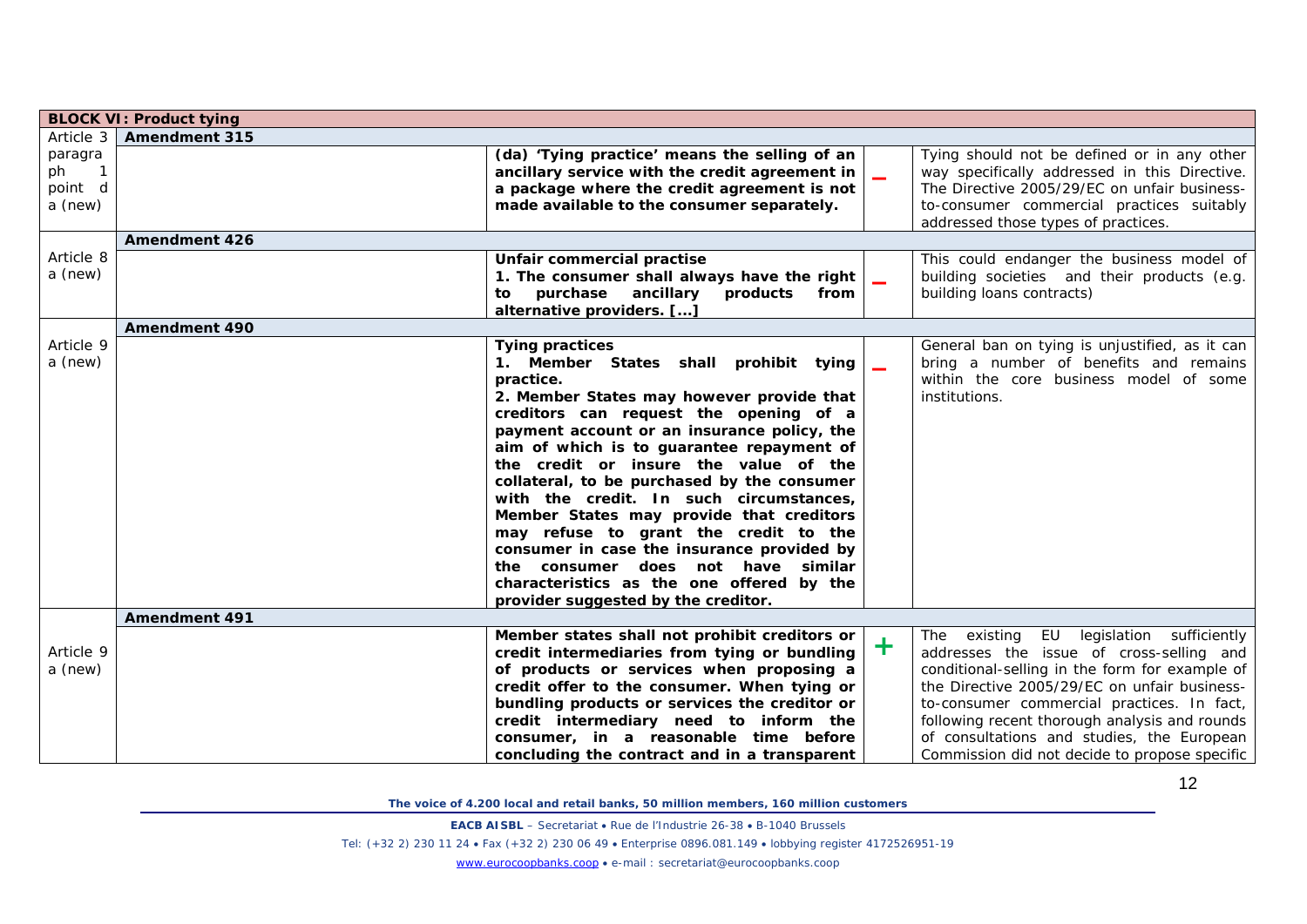|           |                                                                                           | and coherent way, on the costs, content and                                                     | EU legislation prohibiting tying and other                                                    |
|-----------|-------------------------------------------------------------------------------------------|-------------------------------------------------------------------------------------------------|-----------------------------------------------------------------------------------------------|
|           |                                                                                           | terms of conditions of the ancillary products                                                   | cross-selling practices.                                                                      |
|           |                                                                                           | or services.                                                                                    |                                                                                               |
|           | <b>BLOCK VII: Information to consumers</b>                                                |                                                                                                 |                                                                                               |
| Article 9 | Amendments 473 & 474                                                                      |                                                                                                 |                                                                                               |
| paragra   | Member States shall ensure that when an offer                                             | [] the credit agreement cannot be concluded                                                     | It is undisputable that the complete pre-                                                     |
| ph<br>2   | binding on the creditor is provided to the                                                | until the consumer has been provided in a                                                       | contractual information must always be                                                        |
| subpara   | consumer, it shall be accompanied by an ESIS.                                             | durable medium with an offer binding on the                                                     | provided to the consumer before he can                                                        |
| graph 2   | In such circumstances, Member States shall                                                | creditor and has a sufficient period of                                                         | make a decision as to whether or not to                                                       |
|           | ensure that the credit agreement cannot be                                                | reflection which is no less than 14 working                                                     | accept the offer of the bank. The requirement                                                 |
|           | concluded until the consumer has <b>had</b> sufficient                                    | days to compare it with other offers, obtain                                                    | to allow the consumer 'sufficient time'                                                       |
|           | time to compare the offers, assess their<br>implications and take an informed decision on | third party advice if necessary and assess its<br>implications and take an informed decision on | between receiving ESIS form and concluding<br>the contract is however ambiguous and not       |
|           | whether to accept an offer, regardless of the                                             | whether to accept the offer, regardless of the                                                  | necessarily beneficial for consumers, in                                                      |
|           | means of conclusion of the contract.                                                      | means of conclusion of the contract. Where a                                                    | particular if the 'sufficient time' was to be                                                 |
|           |                                                                                           | Member State allows the credit agreement to                                                     | defined by reference to a specific number of                                                  |
|           |                                                                                           | be concluded before the end of the reflection                                                   | days (14 days). Taking out a mortgage credit                                                  |
|           |                                                                                           | period it shall provide for a right of                                                          | is a long-term commitment and it is not a                                                     |
|           |                                                                                           | withdrawal from the credit agreement for at                                                     | result of snap decision on the side of                                                        |
|           |                                                                                           | least the remainder of the reflection period.                                                   | consumers. Once the decision to take out                                                      |
|           |                                                                                           |                                                                                                 | mortgage credit has been taken, consumers                                                     |
|           |                                                                                           | [] The period of reflection after the offer                                                     | may need quick access to funds in order to                                                    |
|           |                                                                                           | shall be no less than 14 working days and                                                       | secure the purchase of a chosen property at                                                   |
|           |                                                                                           | includes the time during which a right of                                                       | an agreed price, without incurring any losses                                                 |
|           |                                                                                           | withdrawal is granted where Member States<br>allow the contract to be concluded before          | related to late payment or a higher interest<br>rate on the loan. In addition, in some Member |
|           |                                                                                           | expiry of the reflection period. The consumer                                                   | States, particularly where the application of                                                 |
|           |                                                                                           | may voluntarily waive this reflection period                                                    | the provisions of the Directive 2008/48/EC of                                                 |
|           |                                                                                           | in order to complete the contract more                                                          | 23 April 2008 on credit agreements for                                                        |
|           |                                                                                           | quickly.                                                                                        | consumers (CCD) was extended to mortgage                                                      |
|           |                                                                                           |                                                                                                 | credit, consumers are granted a right of                                                      |
|           |                                                                                           |                                                                                                 | withdrawal from the mortgage agreement. To                                                    |
|           |                                                                                           |                                                                                                 | combine the 'sufficient time' before the                                                      |
|           |                                                                                           |                                                                                                 | conclusion of the contract, with the right of                                                 |
|           |                                                                                           |                                                                                                 | withdrawal after the conclusion of the                                                        |
|           |                                                                                           |                                                                                                 | contract would be highly impractical. The                                                     |
|           |                                                                                           |                                                                                                 | proposal to include the reflection period                                                     |
|           |                                                                                           |                                                                                                 | within the withdrawal period, where available,                                                |

**EACB AISBL** – Secretariat • Rue de l'Industrie 26-38 • B-1040 Brussels

Tel: (+32 2) 230 11 24 • Fax (+32 2) 230 06 49 • Enterprise 0896.081.149 • lobbying register 4172526951-19

[www.eurocoopbanks.coop](http://www.eurocoopbanks.coop/) • e-mail : secretariat@eurocoopbanks.coop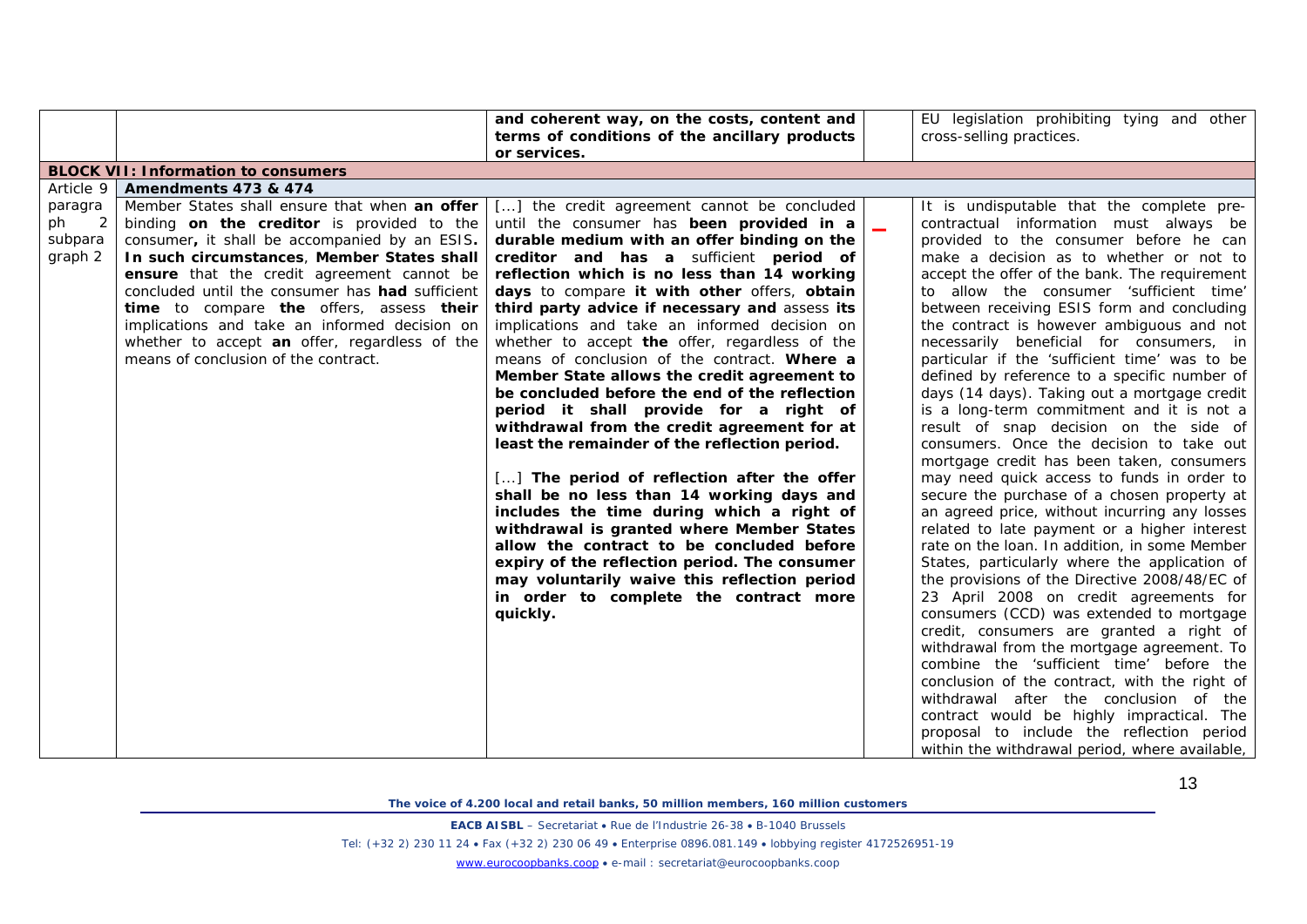| Article 9                                                      | <b>Amendment 477</b>                                                                                                                                 |                                                                                                                                                                                                                                                       |            | would be a confusing solution for consumers,<br>who may not realize that the longer their<br>'reflection period' is, the shorter their<br>'withdrawal period' may be.                                                                                                                                                                                                                                                                                                                                                                                                                                                                                                   |
|----------------------------------------------------------------|------------------------------------------------------------------------------------------------------------------------------------------------------|-------------------------------------------------------------------------------------------------------------------------------------------------------------------------------------------------------------------------------------------------------|------------|-------------------------------------------------------------------------------------------------------------------------------------------------------------------------------------------------------------------------------------------------------------------------------------------------------------------------------------------------------------------------------------------------------------------------------------------------------------------------------------------------------------------------------------------------------------------------------------------------------------------------------------------------------------------------|
| paragra<br>2<br>ph<br>subpara<br>graph 2<br>b (new)<br>Article | <b>Amendment 577</b>                                                                                                                                 | The creditor and, where applicable, the credit<br>intermediary shall only be obligated to<br>provide ESIS to the borrower on one<br>occasion. However, if the interest rate<br>changes information from the creditor<br>intermediary must be updated. | $\pm$      | This would help avoid additional red tape.                                                                                                                                                                                                                                                                                                                                                                                                                                                                                                                                                                                                                              |
| 14<br>paragra<br>$\overline{2}$<br>ph<br>point b               | b) Where the credit application is rejected,<br>the creditor informs the consumer<br>immediately and without charge of the<br>reasons for rejection. | <b>Deleted</b>                                                                                                                                                                                                                                        | $\ddagger$ | The obligation for the creditor to inform the<br>consumer of the reasons for rejection in case<br>the loan is not granted creates a potential<br>risk of consumers exploiting such information<br>tailor-making their<br>consequent<br>and<br>applications. This could lead to an<br>irresponsible borrowing behaviour where<br>loans under<br>consumers receive<br>false<br>pretences. In addition, such a requirement<br>would remain in conflict with the freedom to<br>contract and suggest a contrario a right to<br>credit. In addition, rejection may be based on<br>elements, such as e.g. Anti Money Laundering<br>provisions, which banks are prohibited from |
| Article                                                        | Amendments 585-587                                                                                                                                   |                                                                                                                                                                                                                                                       |            | communicating to consumers.                                                                                                                                                                                                                                                                                                                                                                                                                                                                                                                                                                                                                                             |

**EACB AISBL** – Secretariat • Rue de l'Industrie 26-38 • B-1040 Brussels Tel: (+32 2) 230 11 24 • Fax (+32 2) 230 06 49 • Enterprise 0896.081.149 • lobbying register 4172526951-19 [www.eurocoopbanks.coop](http://www.eurocoopbanks.coop/) • e-mail : secretariat@eurocoopbanks.coop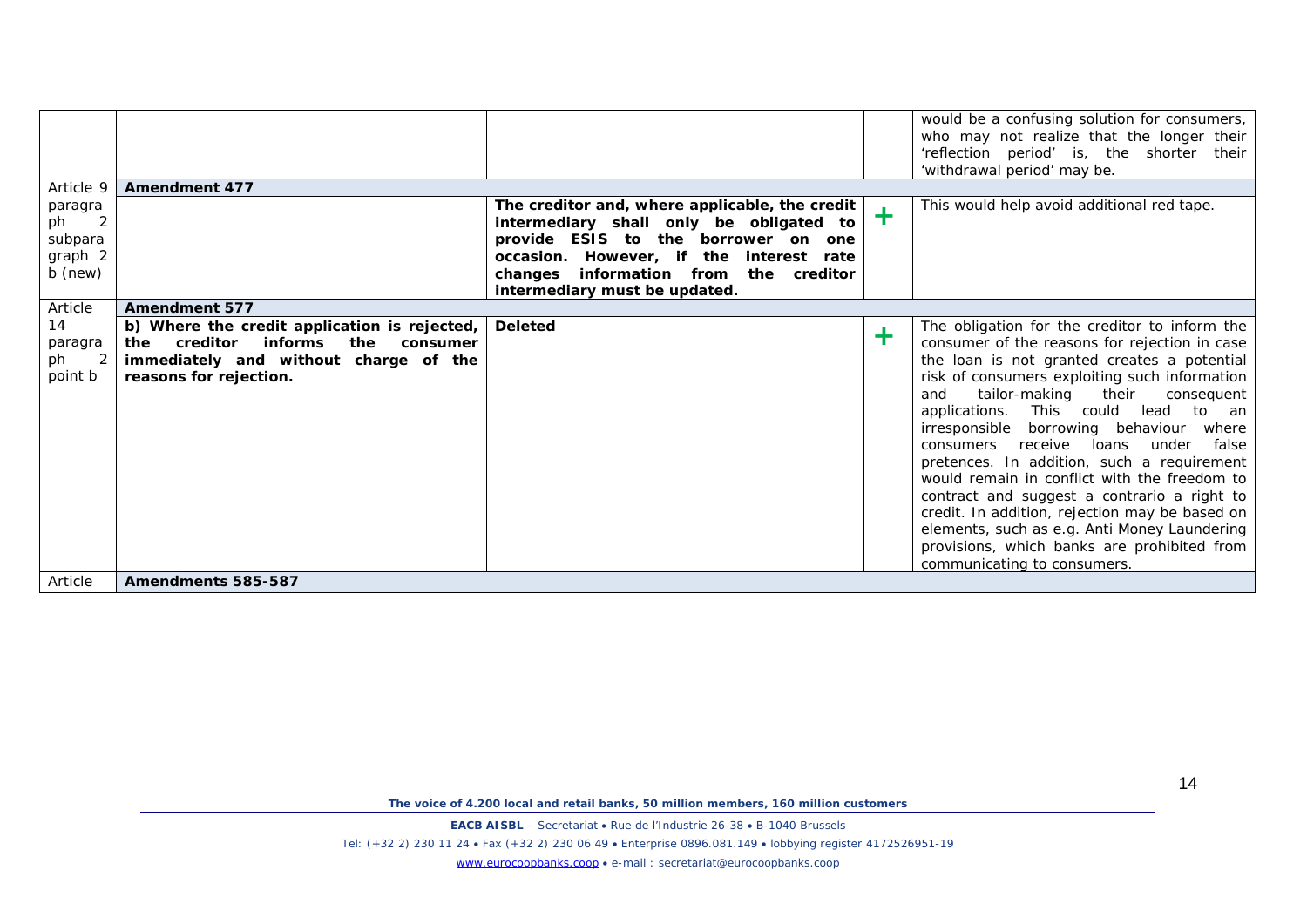| 14<br>paragra<br>ph<br>2<br>point e | (e) Without prejudice to the general right of   Deleted<br>access contained in Article 12 of the<br>Directive 95/46/EC, where the application is<br>rejected on the basis of an automated<br>decision or a decision based on methods<br>such as automated credit scoring, the<br>creditor informs the consumer immediately<br>and without charge and that the creditor<br>explains the logic involved in the automated<br>decision to the consumer. |                                                                                                                                                                                                                                                                                                                                                                                                                                                                                                                                                                                                                                                                                                                                                                                                                                                                                                                                                                                                   | ╋ | This provision is based on an incorrect<br>assumption that a loan application could be<br>rejected based purely on an automated<br>decision. This in fact is not the practice of the<br>co-operative banks, which take a more<br>individualized approach to the lending<br>decision. In addition, Article 15 of the Data<br>Protection Directive (95/46/EC) already<br>prohibits all automated decisions based solely<br>consultation of databases<br>Also,<br>on<br>parameters involved in an automated<br>decision are considered to be business<br>secretes, and such internal decision processes<br>should not have to be disclosed for<br>competition reasons. |
|-------------------------------------|-----------------------------------------------------------------------------------------------------------------------------------------------------------------------------------------------------------------------------------------------------------------------------------------------------------------------------------------------------------------------------------------------------------------------------------------------------|---------------------------------------------------------------------------------------------------------------------------------------------------------------------------------------------------------------------------------------------------------------------------------------------------------------------------------------------------------------------------------------------------------------------------------------------------------------------------------------------------------------------------------------------------------------------------------------------------------------------------------------------------------------------------------------------------------------------------------------------------------------------------------------------------------------------------------------------------------------------------------------------------------------------------------------------------------------------------------------------------|---|---------------------------------------------------------------------------------------------------------------------------------------------------------------------------------------------------------------------------------------------------------------------------------------------------------------------------------------------------------------------------------------------------------------------------------------------------------------------------------------------------------------------------------------------------------------------------------------------------------------------------------------------------------------------|
|                                     | <b>BLOCK VIII: Information to creditors</b>                                                                                                                                                                                                                                                                                                                                                                                                         |                                                                                                                                                                                                                                                                                                                                                                                                                                                                                                                                                                                                                                                                                                                                                                                                                                                                                                                                                                                                   |   |                                                                                                                                                                                                                                                                                                                                                                                                                                                                                                                                                                                                                                                                     |
| Article                             | Amendments 611 - 612                                                                                                                                                                                                                                                                                                                                                                                                                                |                                                                                                                                                                                                                                                                                                                                                                                                                                                                                                                                                                                                                                                                                                                                                                                                                                                                                                                                                                                                   |   |                                                                                                                                                                                                                                                                                                                                                                                                                                                                                                                                                                                                                                                                     |
| 15<br>paragra<br>ph 1               | <b>provide</b> creditors and, where applicable, credit<br>intermediaries with complete and correct<br>information on their financial situation and<br>personal circumstances in the context of the<br>credit application process. That information<br>should be supported, when necessary, by<br>documentary evidence from<br>independently<br>verifiable sources.                                                                                  | 1. Member States shall ensure that consumers 1. Member States shall ensure that creditors and,<br>where applicable, credit intermediaries request<br>[] relevant, complete and correct information<br>on their financial situation and personal<br>circumstances in the <b>course</b> of the credit<br>application process. That information should be<br>supported, when necessary, by documentary<br>evidence from independently verifiable sources.<br>The request has to be clear and easily<br>understandable for consumers. The creditor<br>and where applicable the credit intermediary<br>shall provide the consumer<br>with a<br>documentation of the request and the<br>consumers reply on paper or another durable<br>medium when handing over the ESIS referred<br>to in Art 9.<br>[] from consumers all necessary information<br>their financial situation and personal<br>on<br>circumstances in the <b>course</b> of the credit<br>application process. That information should be |   | This amendment would lead to an erosion of<br>the principle of responsible borrowing                                                                                                                                                                                                                                                                                                                                                                                                                                                                                                                                                                                |

**EACB AISBL** – Secretariat • Rue de l'Industrie 26-38 • B-1040 Brussels Tel: (+32 2) 230 11 24 • Fax (+32 2) 230 06 49 • Enterprise 0896.081.149 • lobbying register 4172526951-19 [www.eurocoopbanks.coop](http://www.eurocoopbanks.coop/) • e-mail : secretariat@eurocoopbanks.coop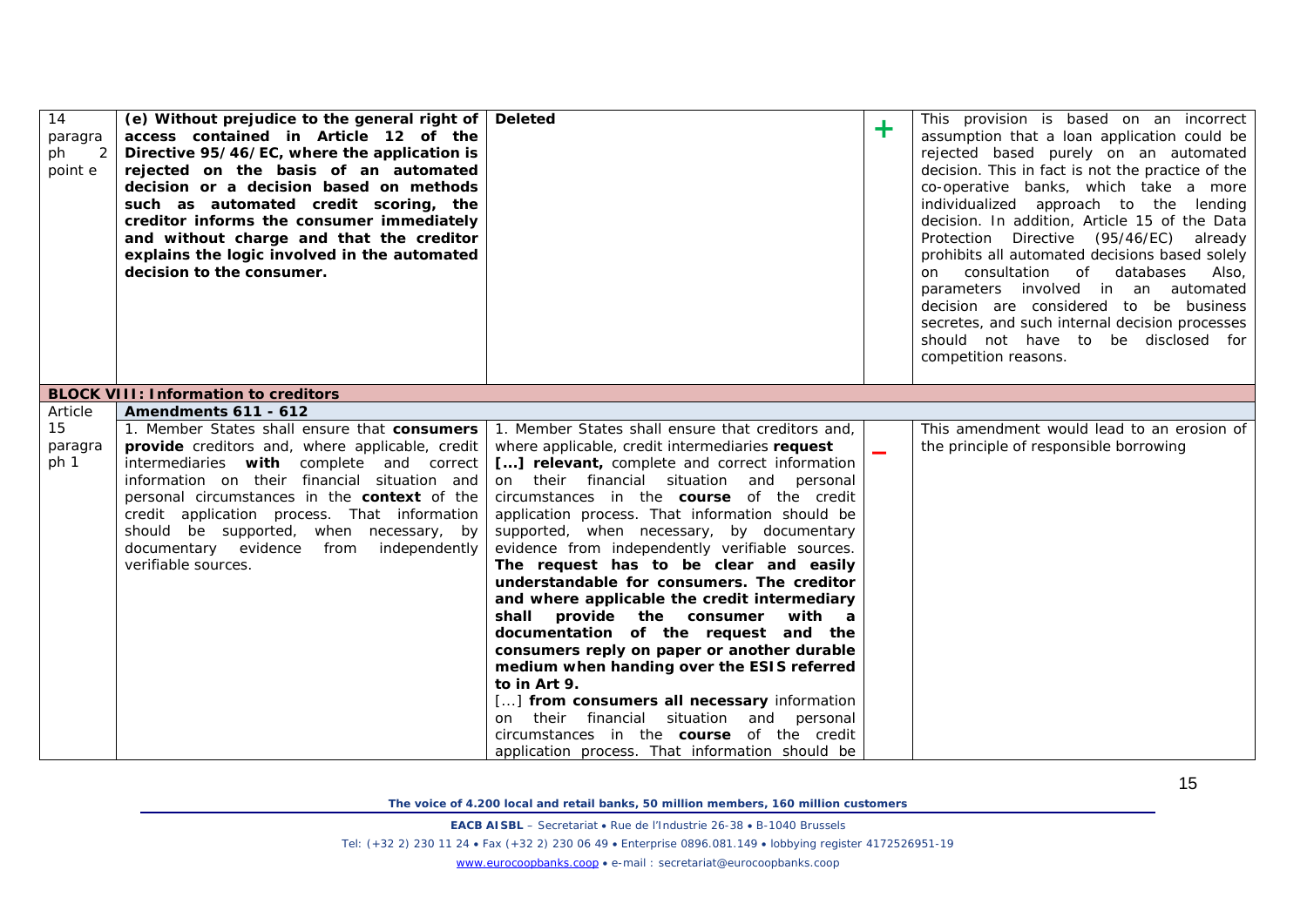|                                                                                                                                                                              | supported, when necessary, by documentary<br>evidence from independently verifiable sources.                                                                                                                                                                                                                                                                                                                                                                                                                                                                                                                                                                                                                                                                                                                                                                                                                                                                                                                                                                                                                                                                                                                                                                          |     |                                                                                                                                                                                                                                                                                                                                                                                                                                                       |
|------------------------------------------------------------------------------------------------------------------------------------------------------------------------------|-----------------------------------------------------------------------------------------------------------------------------------------------------------------------------------------------------------------------------------------------------------------------------------------------------------------------------------------------------------------------------------------------------------------------------------------------------------------------------------------------------------------------------------------------------------------------------------------------------------------------------------------------------------------------------------------------------------------------------------------------------------------------------------------------------------------------------------------------------------------------------------------------------------------------------------------------------------------------------------------------------------------------------------------------------------------------------------------------------------------------------------------------------------------------------------------------------------------------------------------------------------------------|-----|-------------------------------------------------------------------------------------------------------------------------------------------------------------------------------------------------------------------------------------------------------------------------------------------------------------------------------------------------------------------------------------------------------------------------------------------------------|
| <b>BLOCK IX: Creditworthiness assessment</b>                                                                                                                                 |                                                                                                                                                                                                                                                                                                                                                                                                                                                                                                                                                                                                                                                                                                                                                                                                                                                                                                                                                                                                                                                                                                                                                                                                                                                                       |     |                                                                                                                                                                                                                                                                                                                                                                                                                                                       |
| Amendments 332 - 333<br>Article 3                                                                                                                                            |                                                                                                                                                                                                                                                                                                                                                                                                                                                                                                                                                                                                                                                                                                                                                                                                                                                                                                                                                                                                                                                                                                                                                                                                                                                                       |     |                                                                                                                                                                                                                                                                                                                                                                                                                                                       |
| (o) 'Creditworthiness assessment' means the<br>paragra<br>ph<br>evaluation of a consumer's ability to meet his<br>$\overline{\phantom{0}}$ 1<br>point o<br>debt obligations. | (o) 'Creditworthiness assessment' means the<br>evaluation of all relevant factors known to the<br>creditor at the time of the application to<br>determine whether or not the prospective<br>borrower will be able to repay the credit.                                                                                                                                                                                                                                                                                                                                                                                                                                                                                                                                                                                                                                                                                                                                                                                                                                                                                                                                                                                                                                | $+$ | This wording is more precise and would<br>reduce the risk of litigation. In particular, it is<br>important that the lender may carry out an<br>assessment only based on the factors known<br>to the lender at the moment of application.                                                                                                                                                                                                              |
| Article<br><b>Amendments 561 - 562</b>                                                                                                                                       |                                                                                                                                                                                                                                                                                                                                                                                                                                                                                                                                                                                                                                                                                                                                                                                                                                                                                                                                                                                                                                                                                                                                                                                                                                                                       |     |                                                                                                                                                                                                                                                                                                                                                                                                                                                       |
| 14<br>paragra<br>ph 1 a<br>(new)                                                                                                                                             | 1 a. Member States shall ensure that the<br>assessment of creditworthiness shall be<br>applied without discrimination to loans<br>relating to residential immovable property<br>located within their territory and shall<br>include at least the following criteria:<br>(a) the assessment shall not allow any<br>reliance on an increase in the value of the<br>property as a means of repaying the loan;<br>(b) the assessment shall be made on the<br>basis of the consumer's current net<br>disposable income, taking account of social<br>benefits,<br>debts and other financial<br>commitments as well as foreseeable changes<br>due to retirement during the term of the<br>loan; where the assessment relates to a<br>credit agreement under which the consumer<br>will not occupy the property and which<br>allows the consumer to rent the property to a<br>third party, Member States may allow<br>creditors to take account of reasonable<br>projected rental income in carrying out the<br>creditworthiness assessment:<br>(c) the assessment shall be based on a<br>realistic assessment of the repayment<br>amount which shall be sufficient to repay the<br>debt by final maturity at the fully indexed<br>rate assuming a fully amortising repayment |     | of<br>rules<br>on the<br>assessment<br>The l<br>creditworthiness should be principle-based.<br>The concept of an individualised approach to<br>creditworthiness is at the very core of the co-<br>operative banks' business model. The<br>procedures developed and used by the co-<br>operative banks have already proved<br>themselves to be sound and proper. The<br>EACB would not recommend introducing<br>highly prescriptive rules at EU level. |

**EACB AISBL** – Secretariat • Rue de l'Industrie 26-38 • B-1040 Brussels

Tel: (+32 2) 230 11 24 • Fax (+32 2) 230 06 49 • Enterprise 0896.081.149 • lobbying register 4172526951-19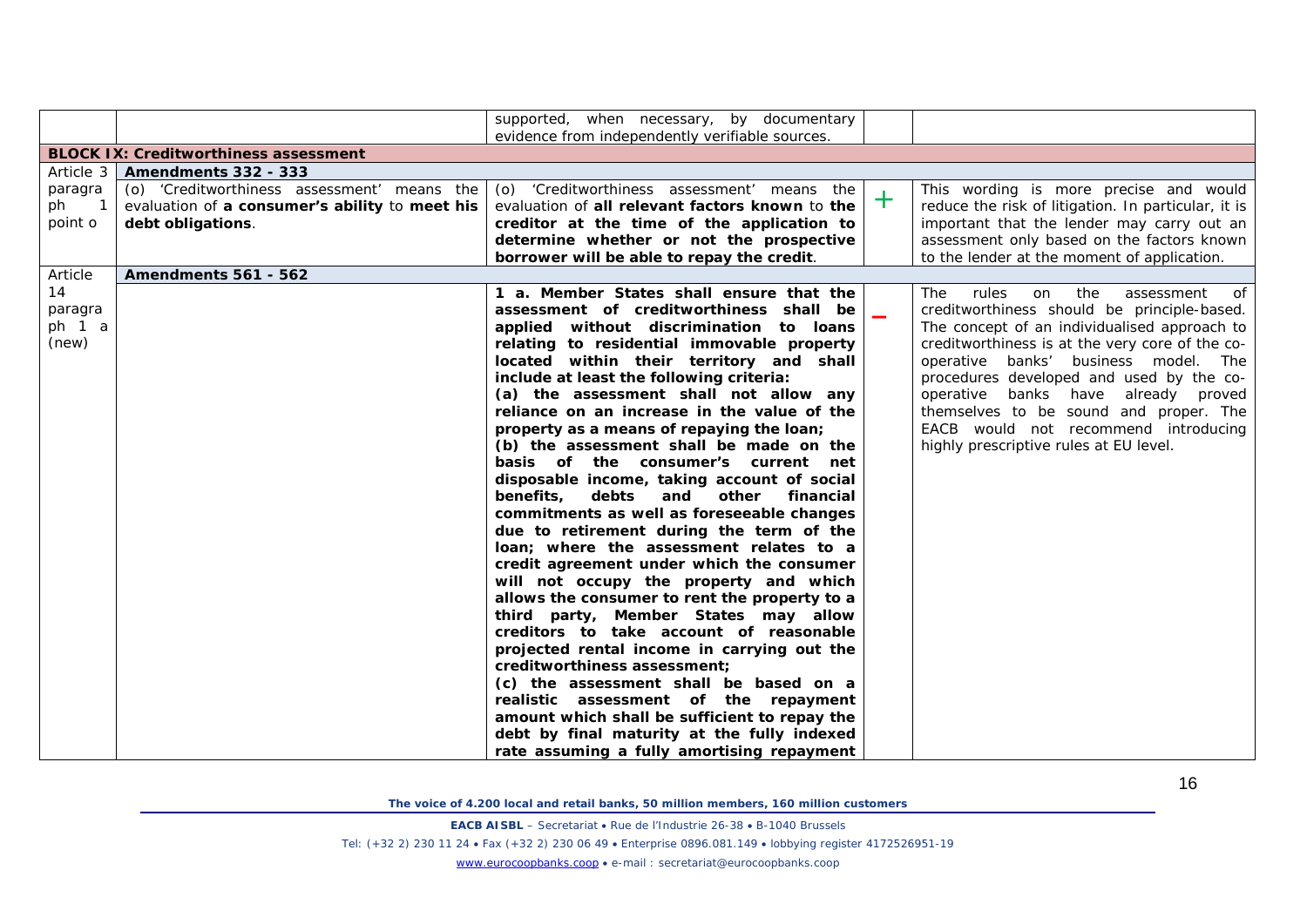|                                                                                                                                                                                                                                                          | schedule and of the repayment structure<br>which shall include foreseeable changes<br>arising from the structure of the product, an<br>allowance for increases in adjustable rates<br>where such increases are permitted under<br>the credit agreement, and where applicable<br>an allowance for the impact of negative |        |                                                                                                                                                                                                                                                                                                                                                                                                                                                                                                                                                                                                                                                                                                                                                                                                                                                                                                                                                                                                                                                                                                                                                                                                                                                                                                                                                                                 |
|----------------------------------------------------------------------------------------------------------------------------------------------------------------------------------------------------------------------------------------------------------|-------------------------------------------------------------------------------------------------------------------------------------------------------------------------------------------------------------------------------------------------------------------------------------------------------------------------|--------|---------------------------------------------------------------------------------------------------------------------------------------------------------------------------------------------------------------------------------------------------------------------------------------------------------------------------------------------------------------------------------------------------------------------------------------------------------------------------------------------------------------------------------------------------------------------------------------------------------------------------------------------------------------------------------------------------------------------------------------------------------------------------------------------------------------------------------------------------------------------------------------------------------------------------------------------------------------------------------------------------------------------------------------------------------------------------------------------------------------------------------------------------------------------------------------------------------------------------------------------------------------------------------------------------------------------------------------------------------------------------------|
|                                                                                                                                                                                                                                                          | amortization on subsequent payments.                                                                                                                                                                                                                                                                                    |        |                                                                                                                                                                                                                                                                                                                                                                                                                                                                                                                                                                                                                                                                                                                                                                                                                                                                                                                                                                                                                                                                                                                                                                                                                                                                                                                                                                                 |
| Article<br>Amendments 563-568                                                                                                                                                                                                                            |                                                                                                                                                                                                                                                                                                                         |        |                                                                                                                                                                                                                                                                                                                                                                                                                                                                                                                                                                                                                                                                                                                                                                                                                                                                                                                                                                                                                                                                                                                                                                                                                                                                                                                                                                                 |
| 14<br>a) Where the assessment of the consumer's<br>creditworthiness results in a negative<br>paragra<br>2<br>prospect for his ability to repay the credit<br>ph<br>point a<br>over the lifetime of the credit agreement,<br>the creditor refuses credit. | <b>Deleted</b>                                                                                                                                                                                                                                                                                                          | $\div$ | creditworthiness is not an<br>Assessing<br>automated process but is carried out by co-<br>operative banks on an individualised basis. In<br>some circumstances a responsible lending<br>decision can be made<br>despite<br>the<br>creditworthiness assessment which at face<br>value is negative. There are factors which can<br>be taken into account by the lender which are<br>not<br>strictly speaking<br>elements<br>of<br>creditworthiness assessment, such as third<br>party surety or collateral. Another example of<br>a situation where the granting of the loan<br>could be looked favourably upon despite<br>negative creditworthiness assessment could<br>be granting a loan for the purpose of finishing<br>the property which is used as collateral, in<br>order to be able to sell that property. Art<br>$14(2)(a)$ is an unjustified and unnecessary<br>intervention into the private autonomy of the<br>contracting parties. The consequences for the<br>consumer who was granted the credit where<br>- according to this provision - he should have<br>been denied, should be carefully considered,<br>as such a borrower may be required to return<br>the borrowed amount when the credit<br>agreement is deemed or pronounced void.<br>Following the same<br>logic,<br>positive<br>creditworthiness assessment should not<br>constitute a right to credit. |

**EACB AISBL** – Secretariat • Rue de l'Industrie 26-38 • B-1040 Brussels

Tel: (+32 2) 230 11 24 • Fax (+32 2) 230 06 49 • Enterprise 0896.081.149 • lobbying register 4172526951-19

[www.eurocoopbanks.coop](http://www.eurocoopbanks.coop/) • e-mail : secretariat@eurocoopbanks.coop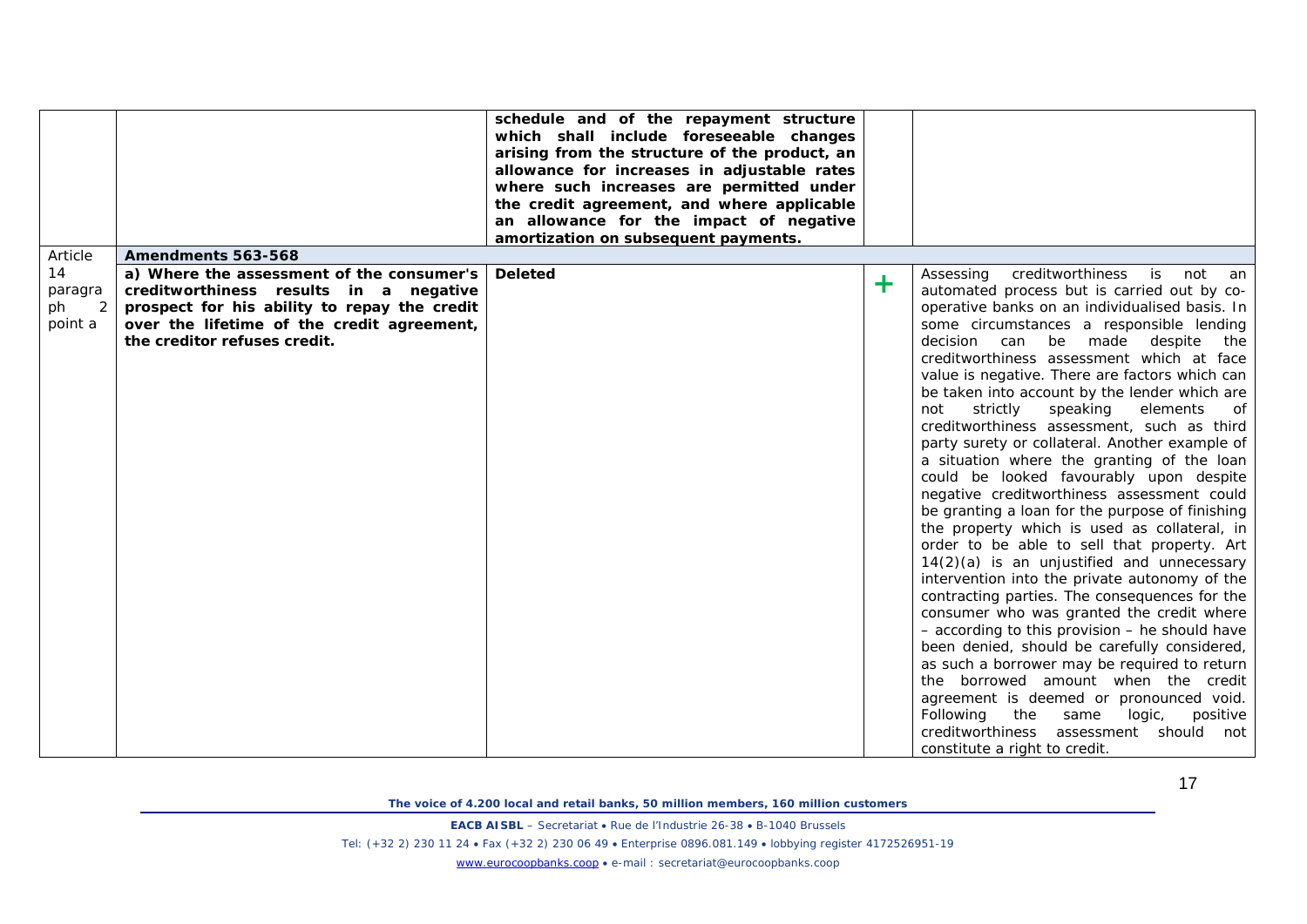| Article | <b>Amendment 713</b> |                                                 |                          |                                                 |
|---------|----------------------|-------------------------------------------------|--------------------------|-------------------------------------------------|
| 19a     |                      | Loan-to-value Ratio (LTV)                       |                          | The proposed directive already provides for     |
| (new)   |                      | Member States shall ensure that the value of    | $\overline{\phantom{a}}$ | obligation to<br>assess consumer's<br>an        |
|         |                      | a loan shall not exceed a total of the value of |                          | creditworthiness, and ratios such as LTV or     |
|         |                      | the residential property, notary fees,          |                          | LTI are already part of the credit granting     |
|         |                      | administrative costs and taxes. Stricter ratios |                          | decision. Within the framework of their risk    |
|         |                      | may be adopted by the relevant competent        |                          | policy, banks need to be given the freedom to   |
|         |                      | authorities temporarily or permanently.         |                          | handle these ratios in a flexible manner and    |
|         |                      | Member states shall adopt stricter LTVs in      |                          | to determine the respective thresholds on       |
|         |                      | their markets for credit agreements which       |                          | their own. Fixing these ratios to a certain     |
|         |                      | bear the risk of varying installments due to    |                          | level would mean interference with the          |
|         |                      | the development of exchange rates or            |                          | lender's business<br>strategy<br>and<br>risk    |
|         |                      | interest rates. The loan shall in those cases   |                          | management. Hence, particular in the field of   |
|         |                      | not exceed a total of 90% of the value of the   |                          | mortgage<br>loans,<br>the<br>EACB<br>objects    |
|         |                      | property, notary fees, administrative costs     |                          | supervisory provisions with regard to these     |
|         |                      | and taxes                                       |                          | ratios for the lending business. Finally, there |
|         |                      | EBA on its own initiative or on request of the  |                          | is a question of the loans already granted but  |
|         |                      | ESRB may, based on sound assessment of the      |                          | still outstanding; if consumers with such       |
|         |                      | residential property market developments in     |                          | credits wanted to switch their loans granted    |
|         |                      | a Member State, issue warnings to the           |                          | under conditions different from those           |
|         |                      | relevant competent authorities and call for     |                          | stipulated in the guidance (e.g. with a higher  |
|         |                      | the introduction of stricter LTVs in general or |                          | LTV ratio) such consumers would not be able     |
|         |                      | on specific credit agreements.                  |                          | to switch and would be locked in their current  |
|         |                      | In case of non action EBA shall publish those   |                          | loans. Furthermore, it should be stressed that  |
|         |                      | warnings.                                       |                          | LTV's cannot be used rigidly by lenders         |
|         |                      | EBA on its own initiative or on request of the  |                          | because there is no "one size fits all" figure  |
|         |                      | ESRB may also call on the council to take a     |                          | which could be appropriate for each and         |
|         |                      | decision in accordance with Article 18          |                          | every borrower.                                 |
|         |                      | Paragraph 2 of Regulation No. 1093/2010 of      |                          |                                                 |
|         |                      | the European Parliament and of the Council.     |                          |                                                 |
|         |                      | In this case EBA may take a decision in         |                          |                                                 |
|         |                      | accordance to Art. 18 Paragraph 3 of            |                          |                                                 |
|         |                      | Regulation No. 1093/2010 of the European        |                          |                                                 |
|         |                      | Parliament and of the Council to implement      |                          |                                                 |
|         |                      | stricter LTVs for the affected markets.         |                          |                                                 |
|         |                      |                                                 |                          |                                                 |
|         |                      |                                                 |                          |                                                 |
|         |                      |                                                 |                          |                                                 |

**EACB AISBL** – Secretariat • Rue de l'Industrie 26-38 • B-1040 Brussels

Tel: (+32 2) 230 11 24 • Fax (+32 2) 230 06 49 • Enterprise 0896.081.149 • lobbying register 4172526951-19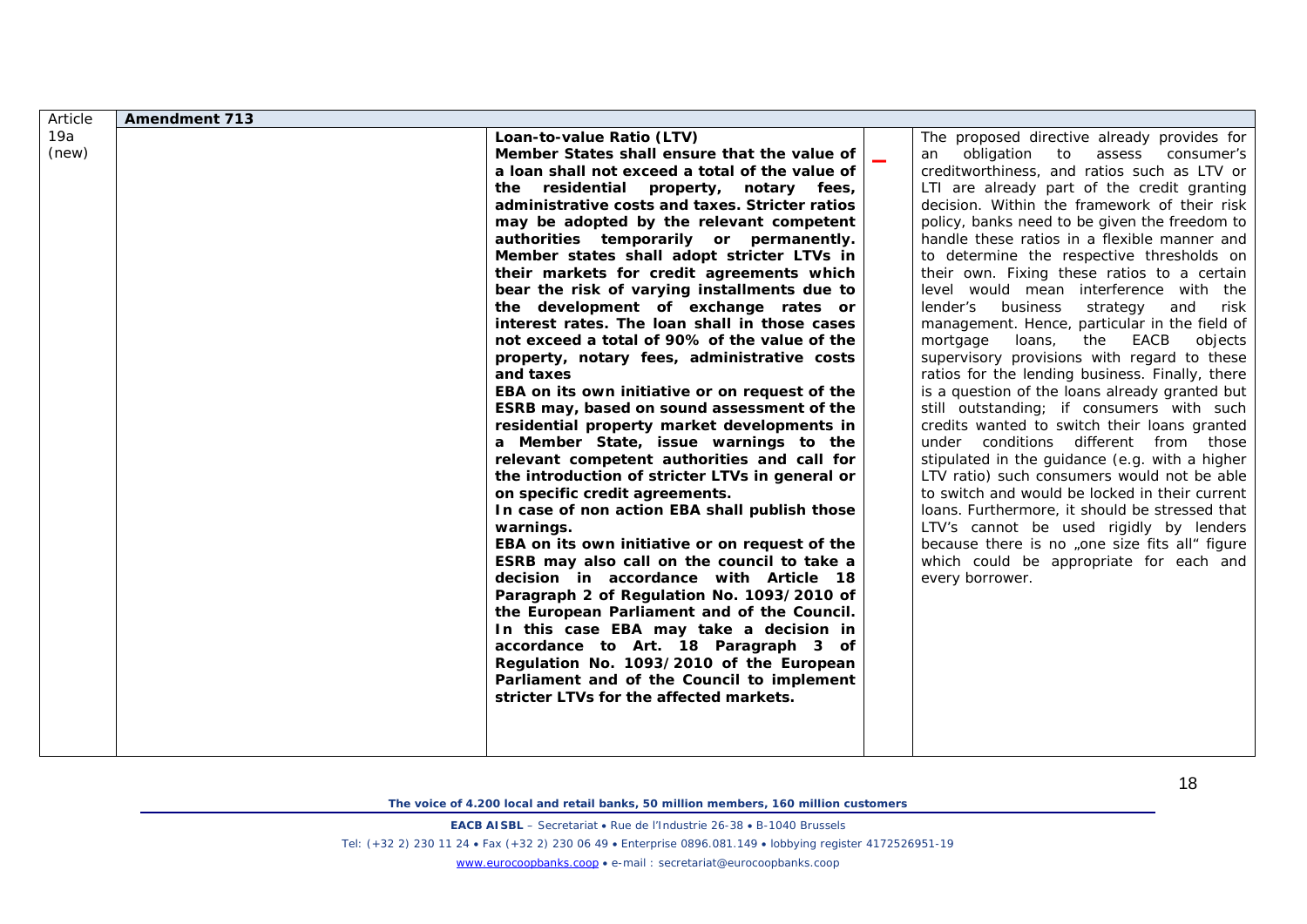|                                     | BLOCK X: Issue of implied 'right to credit'                                                                                                                                                                                                                              |                                                                                                                                                                                                                                                                                                                                                                                                                                                                                                           |                          |                                                                                                                                                                                                                                                                                                                                                                                                                                                                        |
|-------------------------------------|--------------------------------------------------------------------------------------------------------------------------------------------------------------------------------------------------------------------------------------------------------------------------|-----------------------------------------------------------------------------------------------------------------------------------------------------------------------------------------------------------------------------------------------------------------------------------------------------------------------------------------------------------------------------------------------------------------------------------------------------------------------------------------------------------|--------------------------|------------------------------------------------------------------------------------------------------------------------------------------------------------------------------------------------------------------------------------------------------------------------------------------------------------------------------------------------------------------------------------------------------------------------------------------------------------------------|
| Article                             | Amendments 592 - 594                                                                                                                                                                                                                                                     |                                                                                                                                                                                                                                                                                                                                                                                                                                                                                                           |                          |                                                                                                                                                                                                                                                                                                                                                                                                                                                                        |
| 14<br>paragra<br>ph<br>2<br>point f | (f) The consumer has the opportunity to $ $ Deleted<br>request for the decision to be reviewed<br>manually.                                                                                                                                                              |                                                                                                                                                                                                                                                                                                                                                                                                                                                                                                           | ÷                        | An obligation to review the negative decision<br>raises concerns related to the issue of the<br>implied right to credit, and would mean<br>additional and unjustified red tape for banks.<br>The added-value is unclear.                                                                                                                                                                                                                                               |
| Article                             | Amendments 621-622                                                                                                                                                                                                                                                       |                                                                                                                                                                                                                                                                                                                                                                                                                                                                                                           |                          |                                                                                                                                                                                                                                                                                                                                                                                                                                                                        |
| 16<br>paragra<br>ph 1 a<br>(new)    |                                                                                                                                                                                                                                                                          | 1 a. Member States shall ensure that<br>adequate mechanisms<br>to<br>compensate<br>consumers are in place if an adverse decision<br>not to grant a loan was taken by a credit<br>institution on the basis of an inaccurate<br>credit report provided by a credit register.                                                                                                                                                                                                                                | $\overline{\phantom{a}}$ | It should be reminded that no 'right to credit'<br>should be introduced, and that creditors -<br>who bare significant risks - should always<br>maintain the freedom to choose with whom<br>they wish to enter into a contractual<br>agreement. In any case, it is unclear as to<br>who would have to compensate. Credit<br>institutions must not be held responsible for<br>the content of credit registers and therefore<br>should not be targeted by this provision. |
|                                     | <b>BLOCK XII: Advice</b>                                                                                                                                                                                                                                                 |                                                                                                                                                                                                                                                                                                                                                                                                                                                                                                           |                          |                                                                                                                                                                                                                                                                                                                                                                                                                                                                        |
|                                     | Amendments 631, 636, 637                                                                                                                                                                                                                                                 |                                                                                                                                                                                                                                                                                                                                                                                                                                                                                                           |                          |                                                                                                                                                                                                                                                                                                                                                                                                                                                                        |
|                                     | 1. For the purposes of this Directive, 'advice'<br>constitutes a separate service from the granting<br>of a credit. Such a service can only be<br>marketed as advice when the remuneration of<br>the individual providing the service is<br>transparent to the consumer. | [] 1. Member states may decide either :<br>(a) that advice constitutes a separate service<br>from the granting of a credit ;<br>(b) that advice is included in the granting of a<br>credit.<br>[] 1. For the purposes of this Directive, 'advice'<br>constitutes a separate service from the granting of<br>a credit. Such a service may be provided:<br>a. by Member States and the competent State<br>authorities as 'advisory services' for citizens,<br>taking into account their interests and their | $\overline{\phantom{a}}$ | Banks should be able to continue providing<br>the services of 'advice' which should remain<br>separate service. The consumer should be<br>always informed whether the bank provides<br>the separate service or not, however, it<br>should always be an optional service,<br>separate from the granting of the credit.                                                                                                                                                  |
| Article<br>17<br>paragra<br>ph 1    |                                                                                                                                                                                                                                                                          | personal financial situation;<br>b. by a private, natural or legal person, as<br>advice, only where his or its independence<br>vis-à-vis the creditors is ensured, specific<br>standards are met and his or its remuneration<br>is transparent and divulged to the consumer<br>before the service is provided.                                                                                                                                                                                            |                          |                                                                                                                                                                                                                                                                                                                                                                                                                                                                        |

**EACB AISBL** – Secretariat • Rue de l'Industrie 26-38 • B-1040 Brussels

Tel: (+32 2) 230 11 24 • Fax (+32 2) 230 06 49 • Enterprise 0896.081.149 • lobbying register 4172526951-19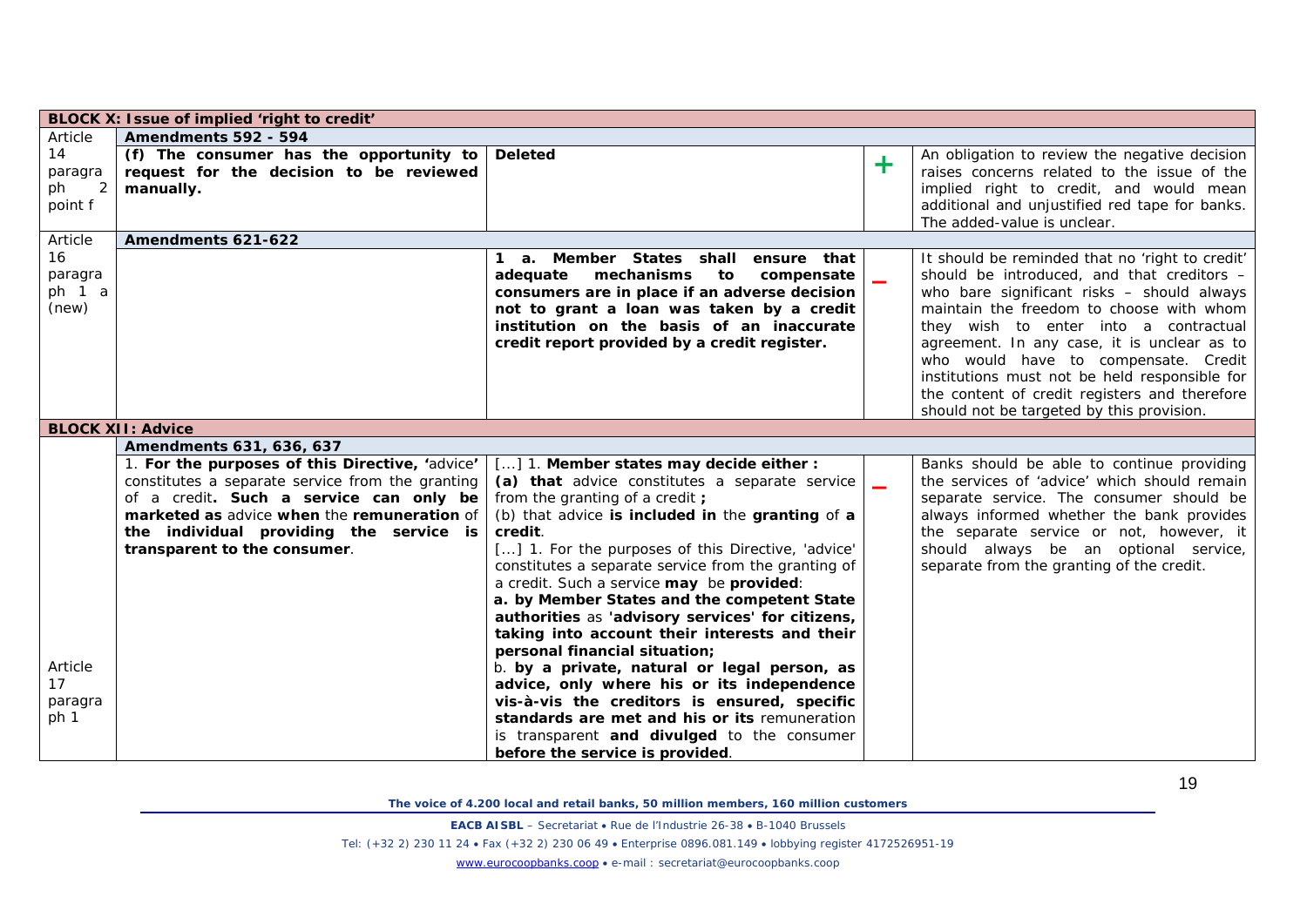|                                     |                                                                                                                                                                                                                                                                                                                                                                                                     | [] 1. For the purposes of this Directive, 'advice'<br>constitutes a service which is separate from the<br>granting of a credit and cannot be provided by<br>bodies or individuals connected to any<br>institution marketing credit agreements. Such<br>a service can only be marketed as advice when<br>the remuneration of the individual providing the<br>service is transparent to the consumer.                                                                                     |         |                                                                                                                                                                                                                                                                                                                                                                                                                                    |
|-------------------------------------|-----------------------------------------------------------------------------------------------------------------------------------------------------------------------------------------------------------------------------------------------------------------------------------------------------------------------------------------------------------------------------------------------------|-----------------------------------------------------------------------------------------------------------------------------------------------------------------------------------------------------------------------------------------------------------------------------------------------------------------------------------------------------------------------------------------------------------------------------------------------------------------------------------------|---------|------------------------------------------------------------------------------------------------------------------------------------------------------------------------------------------------------------------------------------------------------------------------------------------------------------------------------------------------------------------------------------------------------------------------------------|
|                                     | <b>Amendment 633</b>                                                                                                                                                                                                                                                                                                                                                                                |                                                                                                                                                                                                                                                                                                                                                                                                                                                                                         |         |                                                                                                                                                                                                                                                                                                                                                                                                                                    |
|                                     | 1. For the purposes of this Directive, 'advice'<br>constitutes a separate service from the granting<br>of a credit. Such a service can only be<br>marketed as advice when the remuneration of<br>the individual providing the service is<br>transparent to the consumer.                                                                                                                            | 1. For the purposes of this Directive, 'advice'<br>constitutes a separate service from the granting of<br>a credit.                                                                                                                                                                                                                                                                                                                                                                     | $\pm$   | 'Advice' is rightly classified as a separate<br>service, different from the services provided<br>by the lender or a tied credit intermediary to<br>the borrower in the course of 'regular', non-<br>advised process of granting a loan.                                                                                                                                                                                            |
| Article                             | Amendment 648                                                                                                                                                                                                                                                                                                                                                                                       |                                                                                                                                                                                                                                                                                                                                                                                                                                                                                         |         |                                                                                                                                                                                                                                                                                                                                                                                                                                    |
| 17<br>paragra<br>2<br>ph<br>point a | (a) consider a sufficiently large number of credit<br>agreements available on the market so as to<br>enable the recommendation of the most suitable<br>credit agreements for the consumer's needs,<br>financial situation and personal circumstances;                                                                                                                                               | (a) consider a sufficiently large number of credit<br>agreements available on the market, in the case<br>of provision of advice by an untied credit<br>intermediary, or from within the creditor's<br>organisation, in the case of provision of<br>advice by the creditor or a tied credit<br>to<br>intermediary,<br>SO<br>enable<br>as<br>the<br>recommendation of the most suitable credit<br>agreements for the consumer's needs, financial<br>situation and personal circumstances; | $\ddag$ | Separation between creditors and credit<br>intermediaries from untied intermediaries is<br>useful, as it would be unacceptable to expect<br>creditors to recommend products of his<br>competitors<br>by considering<br>products<br>'available on the market'                                                                                                                                                                       |
|                                     | <b>BLOCK XIII: Early repayment</b>                                                                                                                                                                                                                                                                                                                                                                  |                                                                                                                                                                                                                                                                                                                                                                                                                                                                                         |         |                                                                                                                                                                                                                                                                                                                                                                                                                                    |
| Article                             | Amendment 656                                                                                                                                                                                                                                                                                                                                                                                       |                                                                                                                                                                                                                                                                                                                                                                                                                                                                                         |         |                                                                                                                                                                                                                                                                                                                                                                                                                                    |
| 18<br>paragra<br>ph 1               | 1. Member States shall ensure that the consumer<br>has a statutory or contractual right to<br>discharge his obligations under a credit<br>agreement prior to the expiry of that agreement.<br>In such cases, he shall be entitled to a<br>reduction in the total cost of the credit, such<br>a reduction consisting of the interest and<br>the costs for the remaining duration of the<br>contract. | 1. Member States shall ensure that the consumer<br>(has) the right to discharge his obligations under<br>a credit agreement prior to the expiry of that<br>agreement. In the case of credit agreements<br>with a fixed borrowing rate, Member States<br>may make the exercise of that right subject<br>to the existence of a legitimate interest on<br>the part of the consumer (for example the<br>sale of the item of immovable property), in                                         | $\pm$   | It must be ensured that the right of early<br>repayment does not interfere with the<br>product design of mortgages and does not<br>impair their diversity. An unconditional right<br>for the consumer to repay early poses a risk<br>of limiting product design and in the end,<br>consumer choice. In particular the type of the<br>borrowing rate and specific funding structures<br>of mortgages should be accounted for in the |
|                                     |                                                                                                                                                                                                                                                                                                                                                                                                     | which connection the wish to pay a lower                                                                                                                                                                                                                                                                                                                                                                                                                                                |         | effort to preserve the product diversity (e.g.                                                                                                                                                                                                                                                                                                                                                                                     |

**EACB AISBL** – Secretariat • Rue de l'Industrie 26-38 • B-1040 Brussels

Tel: (+32 2) 230 11 24 • Fax (+32 2) 230 06 49 • Enterprise 0896.081.149 • lobbying register 4172526951-19

[www.eurocoopbanks.coop](http://www.eurocoopbanks.coop/) • e-mail : secretariat@eurocoopbanks.coop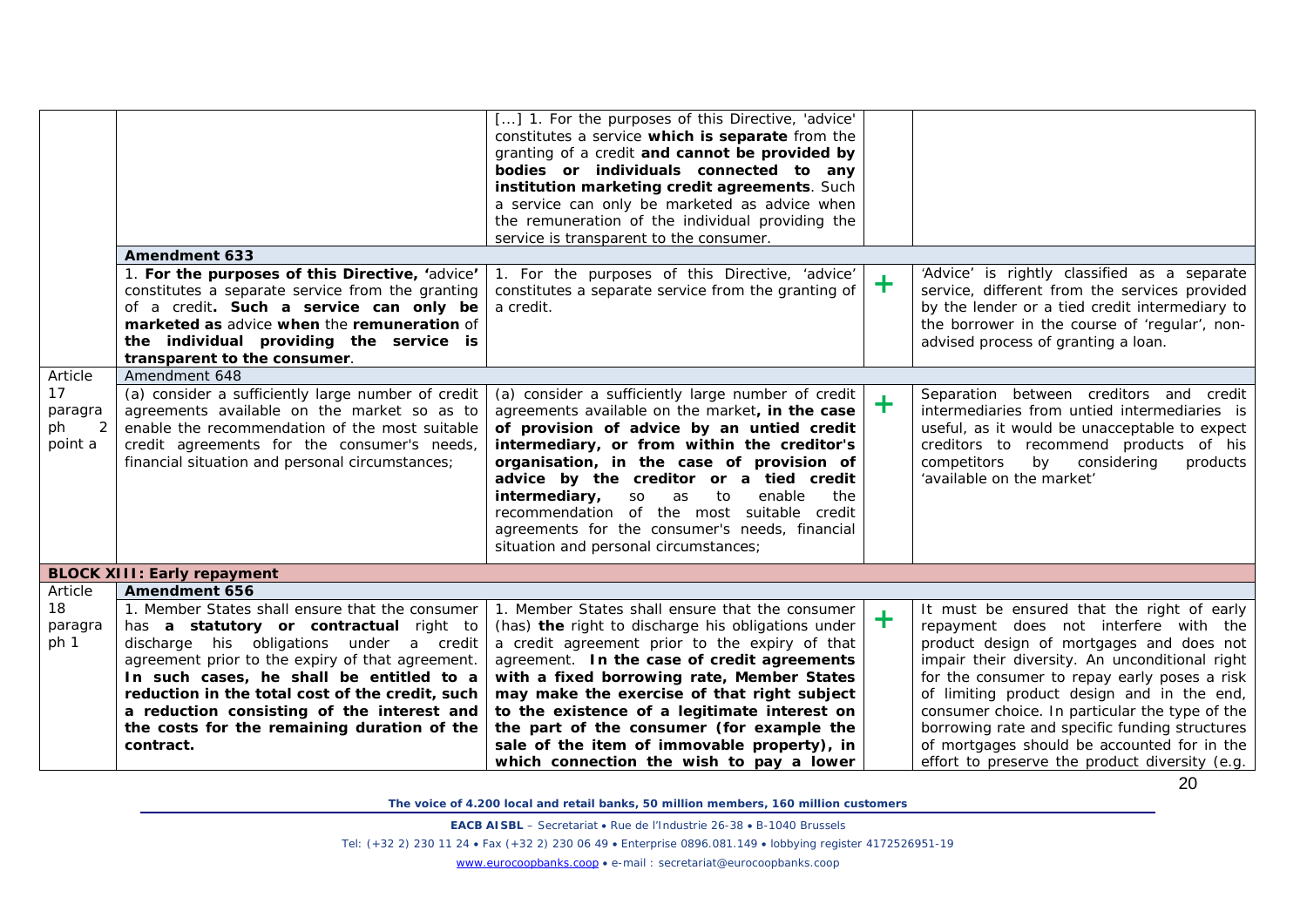|                                                                |                                                                                                                                                                                                                                                                                                                                                                                                                                                                                                                                                                                                                                                                                                                                                                                                                  | borrowing rate shall not in itself be deemed<br>to constitute a legitimate interest.                                                                                                                                                                                                                                                                                                                                                                                                                                                                                                                                                                                                                                                                                                                                                                                                                                                                                                                                                                                                                                         | unconditional early repayment without the<br>right for the lender to fair and full<br>compensation for all costs, interest rate<br>losses and other losses, and foregone profits<br>would lead to the significant increase of the<br>prices of fixed rate mortgages, and even their<br>complete elimination from the market). In<br>any case, the consumer should have the<br>option to waive the right of early repayment<br>under the condition that he is well informed<br>about the effects of that waiver and<br>unconditionally declares in a written form that<br>he accepts the consequences. |
|----------------------------------------------------------------|------------------------------------------------------------------------------------------------------------------------------------------------------------------------------------------------------------------------------------------------------------------------------------------------------------------------------------------------------------------------------------------------------------------------------------------------------------------------------------------------------------------------------------------------------------------------------------------------------------------------------------------------------------------------------------------------------------------------------------------------------------------------------------------------------------------|------------------------------------------------------------------------------------------------------------------------------------------------------------------------------------------------------------------------------------------------------------------------------------------------------------------------------------------------------------------------------------------------------------------------------------------------------------------------------------------------------------------------------------------------------------------------------------------------------------------------------------------------------------------------------------------------------------------------------------------------------------------------------------------------------------------------------------------------------------------------------------------------------------------------------------------------------------------------------------------------------------------------------------------------------------------------------------------------------------------------------|-------------------------------------------------------------------------------------------------------------------------------------------------------------------------------------------------------------------------------------------------------------------------------------------------------------------------------------------------------------------------------------------------------------------------------------------------------------------------------------------------------------------------------------------------------------------------------------------------------|
|                                                                | Amendments 674 - 676                                                                                                                                                                                                                                                                                                                                                                                                                                                                                                                                                                                                                                                                                                                                                                                             |                                                                                                                                                                                                                                                                                                                                                                                                                                                                                                                                                                                                                                                                                                                                                                                                                                                                                                                                                                                                                                                                                                                              |                                                                                                                                                                                                                                                                                                                                                                                                                                                                                                                                                                                                       |
| Article<br>$18 -$<br>paragra<br>ph $2 -$<br>subpara<br>graph 1 | Member States may provide that the exercise of<br>the right referred to in paragraph 1 is subject to<br>certain conditions. Such conditions may include<br>time limitations on the exercise of the right,<br>different treatment depending on the type of the<br>borrowing rate, or restrictions with regard to the<br>circumstances under which the right may be<br>exercised. Member States may also provide that<br>the creditor should be entitled to fair and<br>objectively justified compensation for potential<br>costs directly linked to early repayment of the<br>credit. In any event, if the early repayment falls<br>within a period for which the borrowing rate is<br>fixed, exercise of the right may be made subject<br>to the existence of a special interest on the part<br>of the consumer. | [] Member States may provide that the exercise<br>of the right referred to in paragraph 1 is subject to<br>certain conditions. Such conditions may include<br>time limitations, defined by the supervisor, on<br>the exercise of the right or different treatment<br>determined exclusively by the type of the<br>borrowing rate. Member States may also provide<br>that the creditor should be entitled to fair and<br>objectively justified compensation for potential<br>costs directly linked to early repayment of the<br>credit, although this shall not in any<br>circumstances exceed 0.5% of the sum<br>reimbursed. In any event, if the early repayment<br>falls within a period for which the borrowing rate is<br>fixed, exercise of the right may be made subject<br>to the existence of a special interest on the part of<br>the consumer.<br>[] Member States may provide that the exercise<br>of the right referred to in paragraph 1 is subject to<br>certain conditions. Such conditions may include<br>time limitations on the exercise of the right,<br>different treatment depending on the type of the | The creditor should be entitled to a fair and<br>full compensation without caps. Limited<br>compensation would oblige lenders to<br>mutualise their risk, i.e. to divide potential<br>losses amongst all mortgage borrowers.                                                                                                                                                                                                                                                                                                                                                                          |

**EACB AISBL** – Secretariat • Rue de l'Industrie 26-38 • B-1040 Brussels

Tel: (+32 2) 230 11 24 • Fax (+32 2) 230 06 49 • Enterprise 0896.081.149 • lobbying register 4172526951-19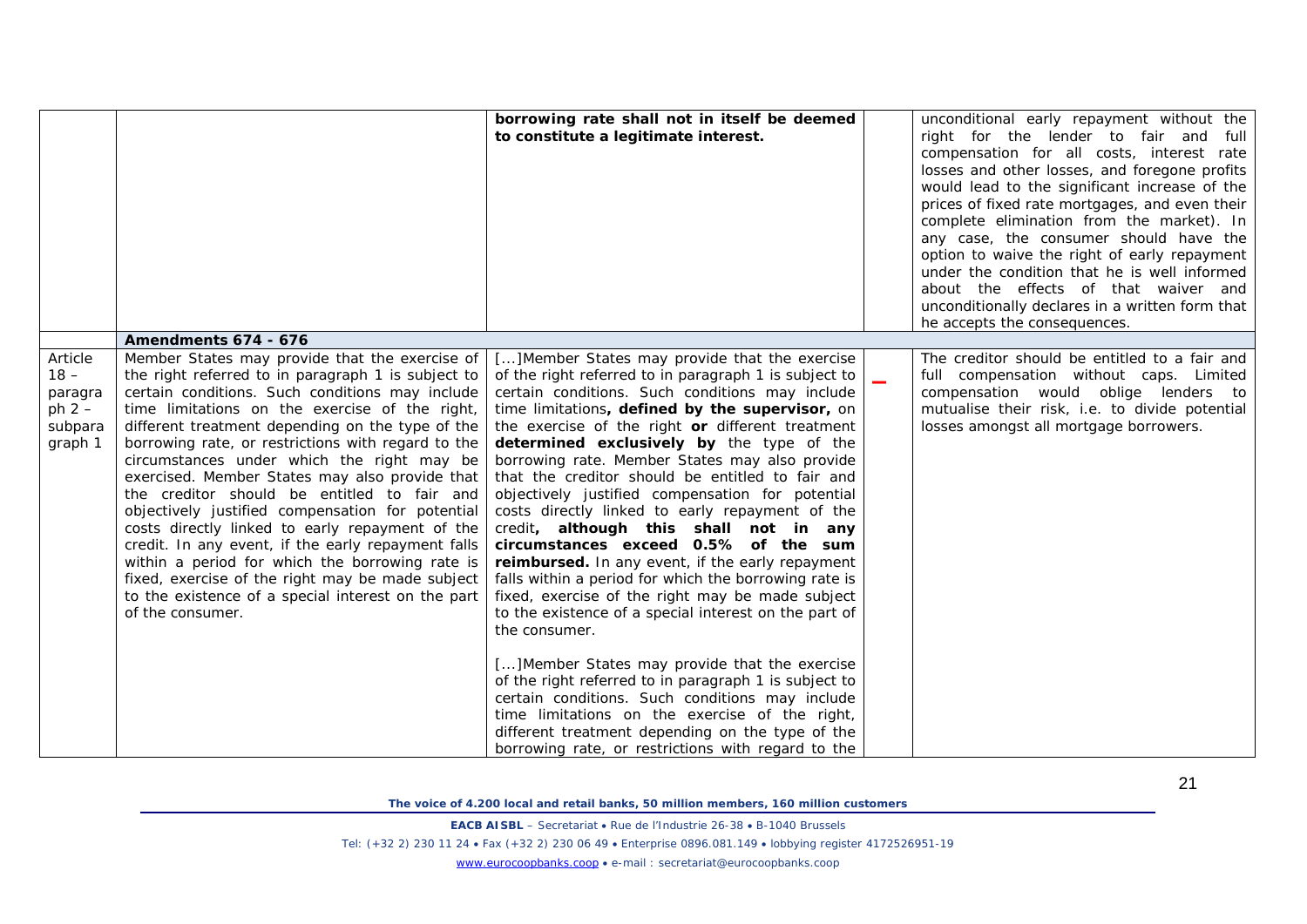| Amendments 679 - 680                                                         | objectively justified compensation which is<br>reasonable and does not greatly exceed<br>costs, for potential costs and losses directly<br>linked to early repayment of the credit. In any<br>event, if the early repayment falls within a period<br>for which the borrowing rate is fixed, exercise of<br>the right may be made subject to the existence of<br>a special interest on the part of the consumer.<br>[] Member States may provide that the exercise<br>of the right referred to in paragraph 1 is subject to<br>certain conditions. Such conditions may include<br>time limitations on the exercise of the right,<br>different treatment depending on the type of the<br>borrowing rate, or restrictions with regard to the<br>circumstances under which the right may be<br>exercised. Member States may also provide that<br>the creditor should be entitled to fair and<br>objectively justified compensation for potential<br>costs directly linked to early repayment of the<br>credit. A maximum fee shall be set both for<br>full final repayment and for early repayment.<br>In the event of early repayment, the<br>borrower may make an early repayment once<br>a year (e.g. on the anniversary of the credit<br>agreement) without incurring any fee, in<br>other words no fee for amendment of the<br>contract shall be charged. In any event, if the<br>early repayment falls within a period for which the<br>borrowing rate is fixed, exercise of the right may<br>be made subject to the existence of a special<br>interest on the part of the consumer.<br>Where a Member State lays down such Member States shall ensure that the | The banks should not be obliged to disclose    |
|------------------------------------------------------------------------------|-------------------------------------------------------------------------------------------------------------------------------------------------------------------------------------------------------------------------------------------------------------------------------------------------------------------------------------------------------------------------------------------------------------------------------------------------------------------------------------------------------------------------------------------------------------------------------------------------------------------------------------------------------------------------------------------------------------------------------------------------------------------------------------------------------------------------------------------------------------------------------------------------------------------------------------------------------------------------------------------------------------------------------------------------------------------------------------------------------------------------------------------------------------------------------------------------------------------------------------------------------------------------------------------------------------------------------------------------------------------------------------------------------------------------------------------------------------------------------------------------------------------------------------------------------------------------------------------------------------------------------------------------------------------|------------------------------------------------|
| conditions, these shall not make the following provisions are complied with: |                                                                                                                                                                                                                                                                                                                                                                                                                                                                                                                                                                                                                                                                                                                                                                                                                                                                                                                                                                                                                                                                                                                                                                                                                                                                                                                                                                                                                                                                                                                                                                                                                                                                   | to the consumer their funding conditions. This |

**EACB AISBL** – Secretariat • Rue de l'Industrie 26-38 • B-1040 Brussels

Tel: (+32 2) 230 11 24 • Fax (+32 2) 230 06 49 • Enterprise 0896.081.149 • lobbying register 4172526951-19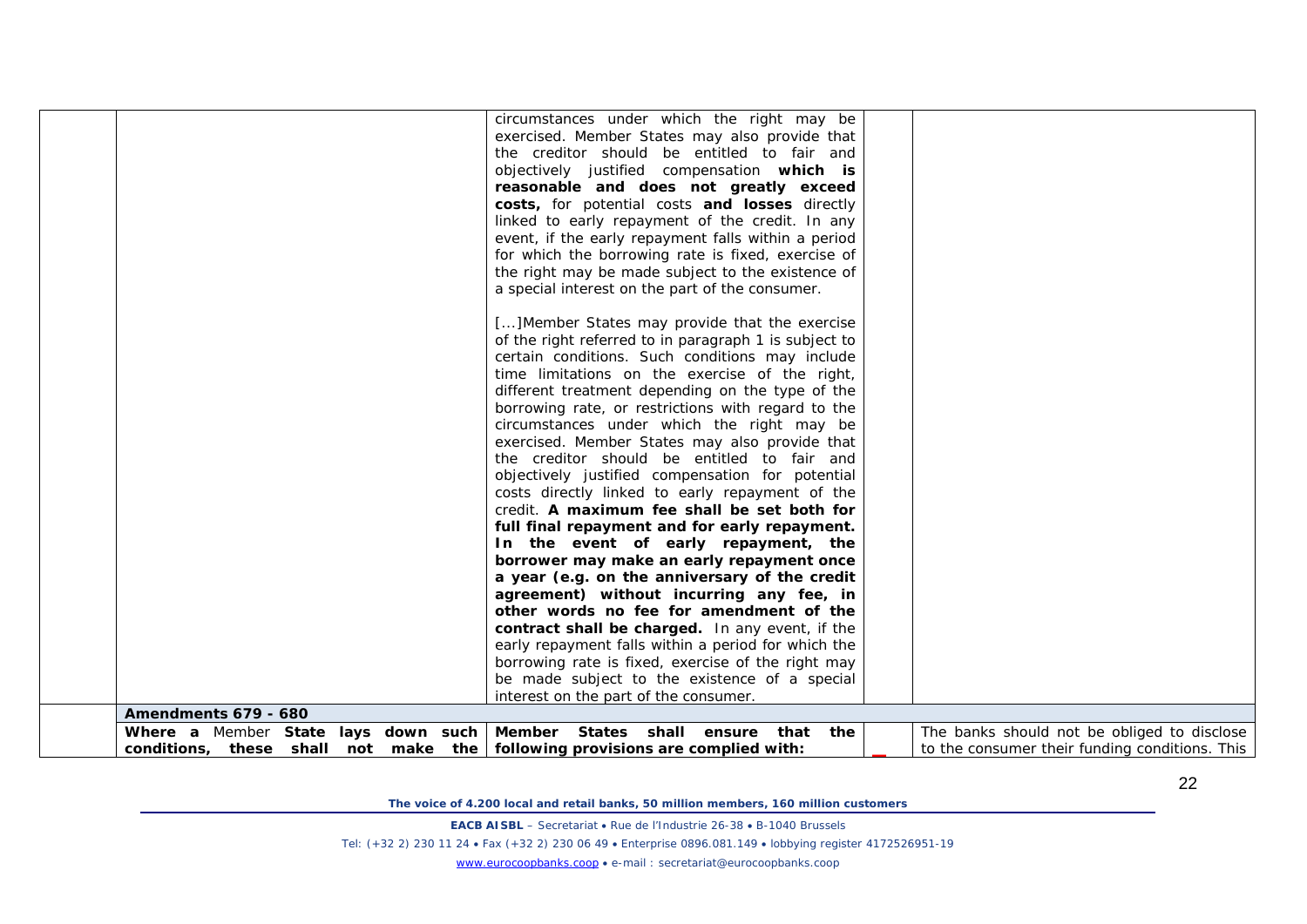| Article<br>18<br>paragra<br>ph<br>-2<br>subpara<br>graph 2 | exercise of the right referred to in<br>paragraph 1 excessively difficult or onerous<br>for the consumer. | (a) consumers shall be entitled to request at<br>any time a full calculation of the indemnities<br>they will have to face when they decide to<br>repay the credit early.<br>(b) where the credit agreement is funded by<br>callable instruments negotiated in regulated<br>markets, the consumer is entitled to repay<br>the credit agreement at a value determined<br>by market conditions for the callable<br>instrument:<br>(c) where the credit agreement relates to a<br>loan with a fixed interest rate for part or all<br>of the term of the agreement the consumer is<br>entitled to repay the credit agreement:<br>(i) after expiry of the fixed interest rate<br>period; or<br>(ii) before expiry of the fixed interest rate<br>period, in cases where the consumer has a<br>interest, upon payment<br>special<br>οf<br>compensation to the creditor for potential<br>costs directly linked to early repayment of<br>the credit;<br>(d) in credit agreements not referred to in<br>points (b) or (c), the consumer is entitled to<br>repay the credit agreement within a period<br>which is no longer than three months after<br>giving notice to the creditor of his desire to<br>do so.<br>In the context of point $(c)(ii)$ , the existence<br>of a consumer's special interest shall be<br>recognised at least in situations involving<br>involuntary loss of employment, need for<br>mobility, serious illness or death.<br>Indemnities have to be calculated in a fair<br>manner on the basis of the real costs<br>originated by the early repayment. Member<br>States shall limit administrative<br>fees<br>creditors can charge from their customers in<br>case of early repayment and for calculating | is a part of their business strategy. Overall,<br>the proposed provision is to prescriptive to be<br>introduced at EU level. |
|------------------------------------------------------------|-----------------------------------------------------------------------------------------------------------|--------------------------------------------------------------------------------------------------------------------------------------------------------------------------------------------------------------------------------------------------------------------------------------------------------------------------------------------------------------------------------------------------------------------------------------------------------------------------------------------------------------------------------------------------------------------------------------------------------------------------------------------------------------------------------------------------------------------------------------------------------------------------------------------------------------------------------------------------------------------------------------------------------------------------------------------------------------------------------------------------------------------------------------------------------------------------------------------------------------------------------------------------------------------------------------------------------------------------------------------------------------------------------------------------------------------------------------------------------------------------------------------------------------------------------------------------------------------------------------------------------------------------------------------------------------------------------------------------------------------------------------------------------------------------------------------------------------------------|------------------------------------------------------------------------------------------------------------------------------|

**EACB AISBL** – Secretariat • Rue de l'Industrie 26-38 • B-1040 Brussels

Tel: (+32 2) 230 11 24 • Fax (+32 2) 230 06 49 • Enterprise 0896.081.149 • lobbying register 4172526951-19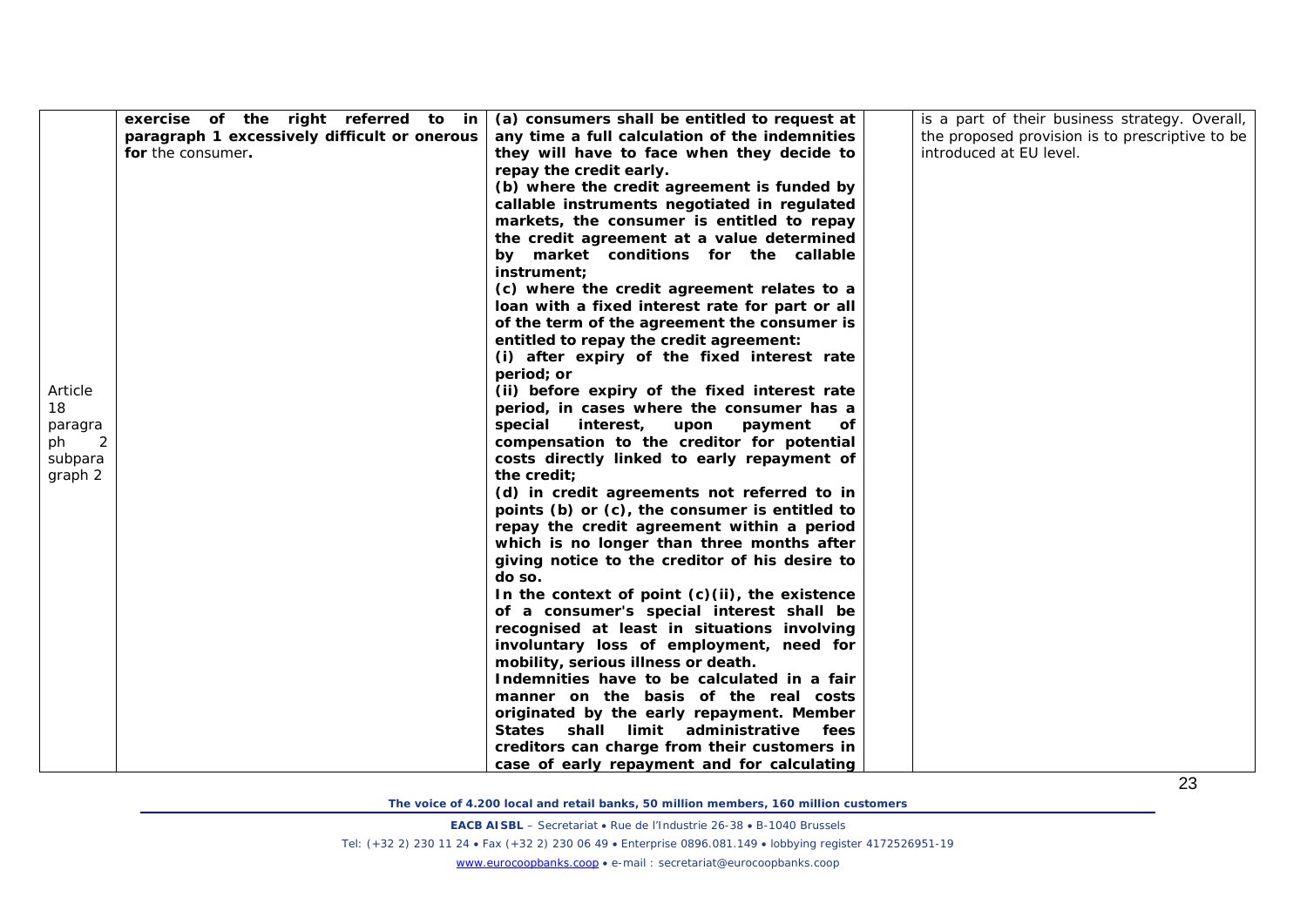|                                                                        |                                                                                                                                                                                                                  | the indemnities.<br>Member states shall develop standards for a<br>simplified calculation of the damages which<br>shall be based on the remaining contract<br>period and the difference between the<br>contractual interest rate and the market<br>interest rate at the moment of the<br>repayment. If the early repayment is<br>remunerative for the creditor, benefits shall<br>be offset against administrative fees.                                                                                                                                                                      |   |                                                                                                                                                                                                                                                                                               |
|------------------------------------------------------------------------|------------------------------------------------------------------------------------------------------------------------------------------------------------------------------------------------------------------|-----------------------------------------------------------------------------------------------------------------------------------------------------------------------------------------------------------------------------------------------------------------------------------------------------------------------------------------------------------------------------------------------------------------------------------------------------------------------------------------------------------------------------------------------------------------------------------------------|---|-----------------------------------------------------------------------------------------------------------------------------------------------------------------------------------------------------------------------------------------------------------------------------------------------|
|                                                                        | <b>Amendment 677</b><br>Where a Member State lays down such<br>conditions, these shall not make the<br>exercise of the right referred to in<br>paragraph 1 excessively difficult or onerous<br>for the consumer. | <b>Deleted</b>                                                                                                                                                                                                                                                                                                                                                                                                                                                                                                                                                                                | ╋ | The formulation "excessively difficult or<br>onerous" opens a lot of room for<br>interpretation and could lead to high risks of<br>litigation, and as such we recommend<br>deleting this provision.                                                                                           |
| Article                                                                | Amendments 684 - 685                                                                                                                                                                                             |                                                                                                                                                                                                                                                                                                                                                                                                                                                                                                                                                                                               |   |                                                                                                                                                                                                                                                                                               |
| 18<br>paragra<br>$\overline{2}$<br>ph<br>subpara<br>graph 2<br>a (new) |                                                                                                                                                                                                                  | Requests the European Commission to<br>undertake an impact assessment on the<br>structural implications of early repayments<br>and a possible cap on indemnity on the EU<br>mortgage market. Furthermore with the<br>intention of ensuring that any reductions in<br>indemnity does not cause further costs and<br>less flexibility for the consumer in the long<br>term.<br>The EBA shall develop guidelines for the<br>calculation of indemnities in case of early<br>repayment in accordance with Art. 16 of<br>regulation No. 1093/2010 of the European<br>Parliament and of the Council. |   | The lender should be always entitled to<br>receive fair and full compensation for<br>potential costs, interest rate losses and other<br>losses, and foregone profits, and outright<br>caps should not be introduced, and<br>particularly not at EU level, either by the<br>Commission or EBA. |
|                                                                        | BLOCK XIV: Rights and obligations in post-contractual stage                                                                                                                                                      |                                                                                                                                                                                                                                                                                                                                                                                                                                                                                                                                                                                               |   |                                                                                                                                                                                                                                                                                               |
| Article 9                                                              | <b>Amendment 488 - 489</b>                                                                                                                                                                                       |                                                                                                                                                                                                                                                                                                                                                                                                                                                                                                                                                                                               |   |                                                                                                                                                                                                                                                                                               |
| a (new)                                                                |                                                                                                                                                                                                                  | 1. Member States shall adopt measures to<br>protect consumers against defaulting when<br>variable interest rates change significantly.                                                                                                                                                                                                                                                                                                                                                                                                                                                        |   | The obligation to introduce a cap on variable<br>interest rates or to extent the period of the<br>loan without any increase in periodic                                                                                                                                                       |

**EACB AISBL** – Secretariat • Rue de l'Industrie 26-38 • B-1040 Brussels

Tel: (+32 2) 230 11 24 • Fax (+32 2) 230 06 49 • Enterprise 0896.081.149 • lobbying register 4172526951-19

[www.eurocoopbanks.coop](http://www.eurocoopbanks.coop/) • e-mail : secretariat@eurocoopbanks.coop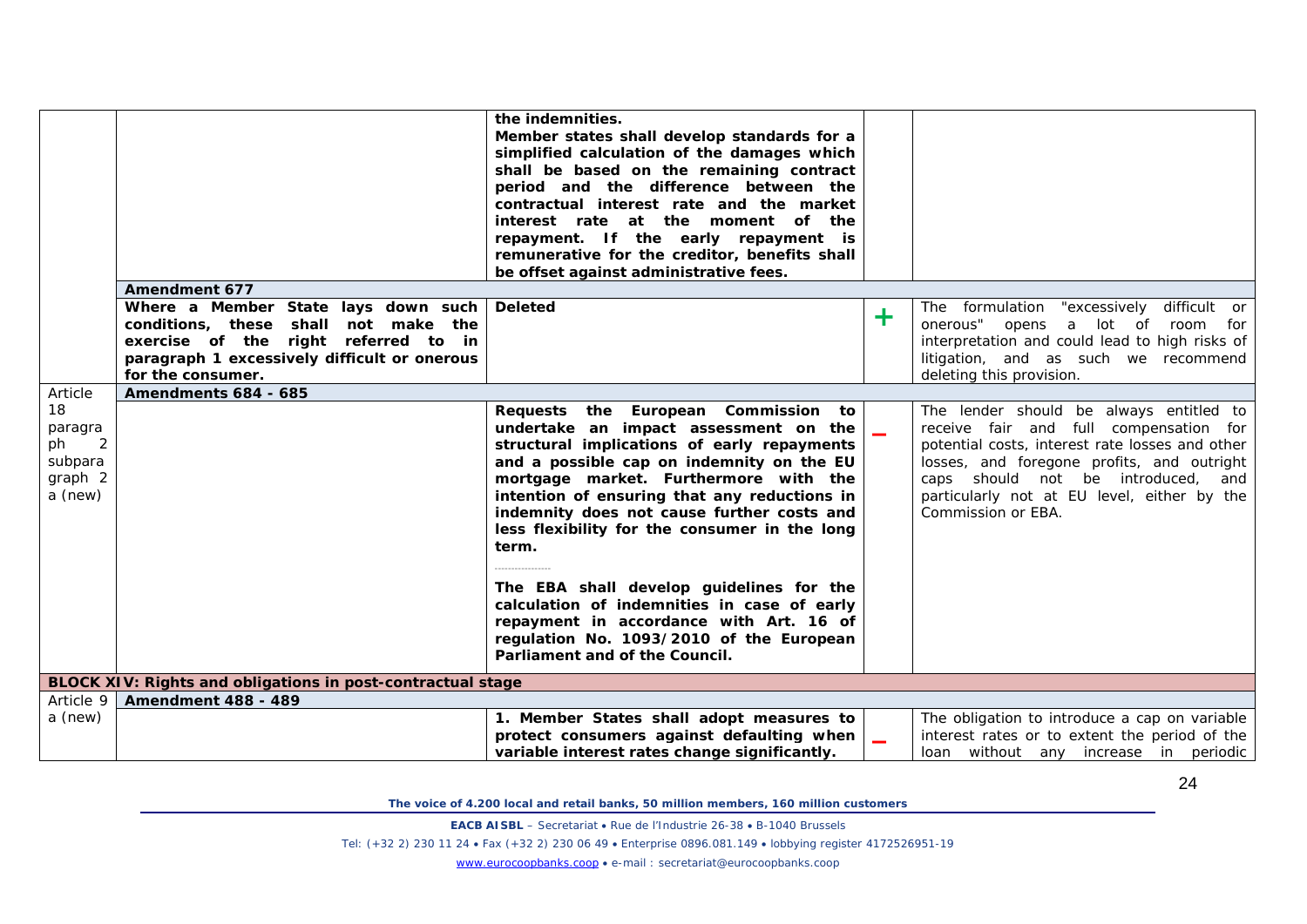|                                      |                                                                                                                                                 | If Member States do not define general caps<br>on variable interest rates, they shall ensure<br>that all lenders specify a maximum cap.<br>Creditworthiness shall be checked on the<br>basis of this maximum cap.<br>$\boldsymbol{I} \cdots \boldsymbol{J}$<br>3. When the interest rate increases, the<br>consumer shall always have the possibility to<br>opt to extend the repayment period, with a<br>maximum of 5 years, without supplementary<br>costs and without increase in the periodic<br>instalments.<br>In order to ensure more effective protection<br>of consumers from unfair commercial<br>practices in the property market, appropriate<br>provisions shall be adopted to ensure:<br>L<br>b. the establishment of maximum limits for<br>mortgage rates, both fixed-rate and floating-<br>rate.<br>$\left[\ldots\right]$ |                          | instalments are one-sided rules introducing<br>disproportionate burden for banks. The same<br>goes for the establishment of maximum limits<br>for mortgage rates. In 2011 the European<br>Commission launched a consultation on a<br>Study on Interest Rate Restrictions (including<br>e.g. caps and rules on the calculation of<br>compound interest) developed by ZEW/IFF.<br>Following a thorough assessment, and<br>considering the considerable diversity of<br>national systems which are deeply rooted in<br>national regulatory frameworks, the European<br>Commission has not decided to take further<br>action at EU level in this area. Unfair<br>commercial practices are already subject to<br>Directive 2005/29/EC, currently under review<br>(with focus on financial services and<br>immovable property). |
|--------------------------------------|-------------------------------------------------------------------------------------------------------------------------------------------------|-------------------------------------------------------------------------------------------------------------------------------------------------------------------------------------------------------------------------------------------------------------------------------------------------------------------------------------------------------------------------------------------------------------------------------------------------------------------------------------------------------------------------------------------------------------------------------------------------------------------------------------------------------------------------------------------------------------------------------------------------------------------------------------------------------------------------------------------|--------------------------|---------------------------------------------------------------------------------------------------------------------------------------------------------------------------------------------------------------------------------------------------------------------------------------------------------------------------------------------------------------------------------------------------------------------------------------------------------------------------------------------------------------------------------------------------------------------------------------------------------------------------------------------------------------------------------------------------------------------------------------------------------------------------------------------------------------------------|
| Article                              | <b>Amendment 769</b>                                                                                                                            |                                                                                                                                                                                                                                                                                                                                                                                                                                                                                                                                                                                                                                                                                                                                                                                                                                           |                          |                                                                                                                                                                                                                                                                                                                                                                                                                                                                                                                                                                                                                                                                                                                                                                                                                           |
| 31<br>paragra<br>2<br>ph.<br>point f | (f) an examination of the necessity to<br>introduce rights and obligations with regard<br>to the post-contractual stage of credit<br>agreements | <b>Deleted</b>                                                                                                                                                                                                                                                                                                                                                                                                                                                                                                                                                                                                                                                                                                                                                                                                                            | $\pm$                    | This issue should remain in the domain of the<br>Member States and not the European<br>Commission, and the post-contractual<br>elements should not be regulated in this<br><b>Directive</b>                                                                                                                                                                                                                                                                                                                                                                                                                                                                                                                                                                                                                               |
| Article                              | Amendment 689                                                                                                                                   |                                                                                                                                                                                                                                                                                                                                                                                                                                                                                                                                                                                                                                                                                                                                                                                                                                           |                          |                                                                                                                                                                                                                                                                                                                                                                                                                                                                                                                                                                                                                                                                                                                                                                                                                           |
| 18<br>a<br>(new)                     |                                                                                                                                                 | 1. Member States shall ensure that lenders<br>allow borrowers to keep a credit agreement<br>when moving house provided that the value<br>of the new property is sufficient to serve as<br>the collateral required by the credit<br>agreement and when the conditions required<br>to consider collaterals as equivalents referred<br>to in paragraph 2 have been fulfilled.<br>2. Member States shall adopt the measures                                                                                                                                                                                                                                                                                                                                                                                                                   | $\overline{\phantom{0}}$ | Such arrangements could be introduced only<br>on a contractual basis. This cannot be a<br>statutory right.                                                                                                                                                                                                                                                                                                                                                                                                                                                                                                                                                                                                                                                                                                                |

**EACB AISBL** – Secretariat • Rue de l'Industrie 26-38 • B-1040 Brussels

Tel: (+32 2) 230 11 24 • Fax (+32 2) 230 06 49 • Enterprise 0896.081.149 • lobbying register 4172526951-19

[www.eurocoopbanks.coop](http://www.eurocoopbanks.coop/) • e-mail : secretariat@eurocoopbanks.coop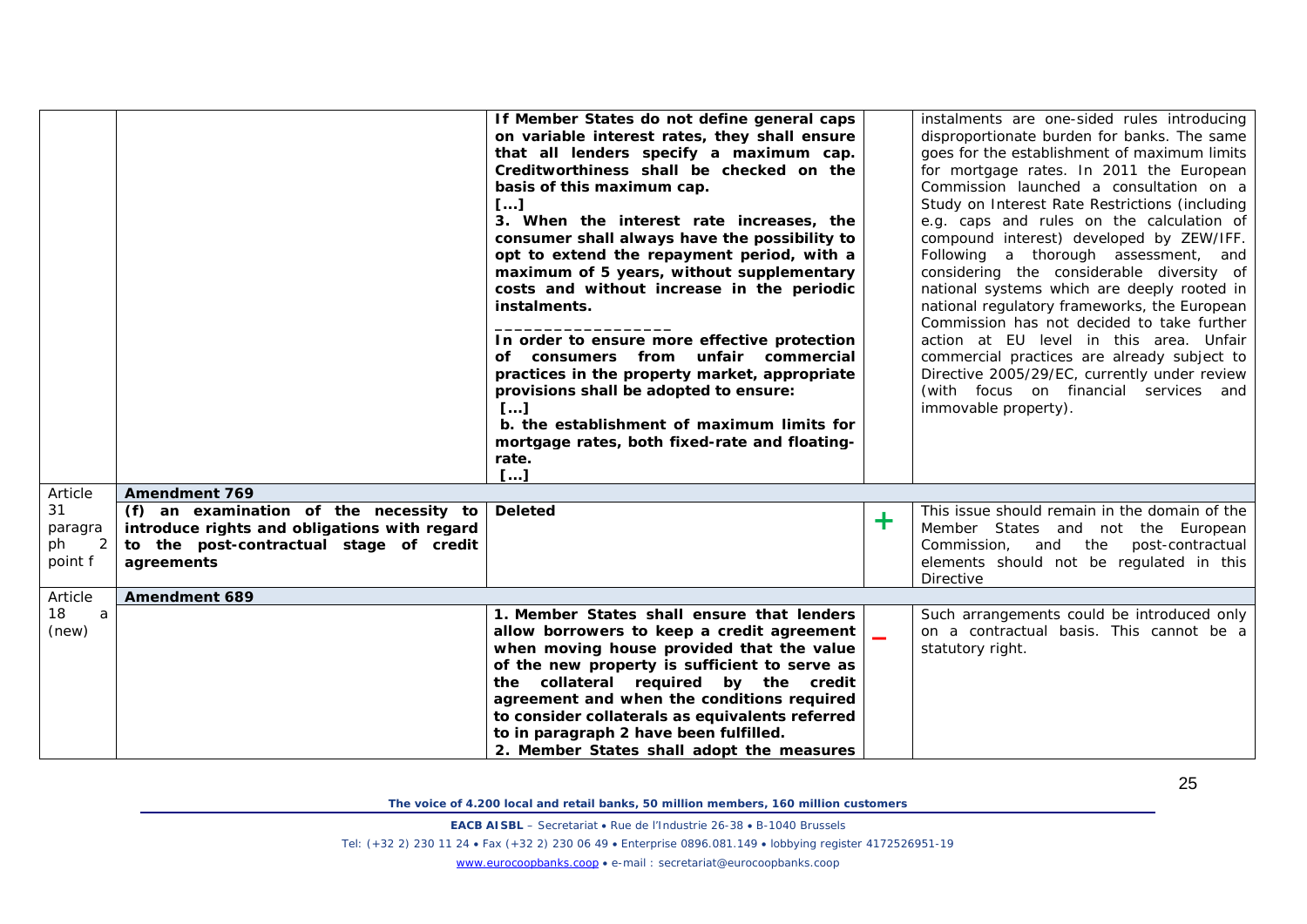|         |                    | appropriate to ensure that where under<br>national law a credit agreement related to a<br>residential immovable property located in<br>another Member State is considered as<br>equivalent to a credit agreement related to a<br>residential immovable property on its |                                                   |
|---------|--------------------|------------------------------------------------------------------------------------------------------------------------------------------------------------------------------------------------------------------------------------------------------------------------|---------------------------------------------------|
|         |                    | territory for the purposes of being pooled in                                                                                                                                                                                                                          |                                                   |
|         |                    | financial instruments traded in secondary                                                                                                                                                                                                                              |                                                   |
|         |                    | markets, they shall also be considered                                                                                                                                                                                                                                 |                                                   |
|         |                    | equivalent for the purpose of paragraph 1.                                                                                                                                                                                                                             |                                                   |
| Article | Amendments 690-691 |                                                                                                                                                                                                                                                                        |                                                   |
| 18<br>a |                    | [] 1. Member States shall ensure that                                                                                                                                                                                                                                  | The above rule would lead to a one-sided          |
| (new)   |                    | where a credit agreement relates to a loan in                                                                                                                                                                                                                          | transmission of the foreign currency risk to      |
|         |                    | a currency other than that in which the                                                                                                                                                                                                                                | the bank. Such arrangements should remain         |
|         |                    | consumer holds the majority of assets or                                                                                                                                                                                                                               | a contractual possibility, not a statutory right. |
|         |                    | receives the majority of income from which                                                                                                                                                                                                                             | If the right of conversion of foreign currency    |
|         |                    | the loan is to be repaid, the consumer shall                                                                                                                                                                                                                           | loans is to be introduced, banks should have      |
|         |                    | have the right to convert the loan into the                                                                                                                                                                                                                            | the possibility to charge the borrower with an    |
|         |                    | currency of the consumer's assets or income                                                                                                                                                                                                                            | appropriate compensation for their efforts        |
|         |                    | within a reasonable period.                                                                                                                                                                                                                                            | related to the exercise of that right by the      |
|         |                    | 2. Member States shall provide that the                                                                                                                                                                                                                                | borrower. The right to a compensation for the     |
|         |                    | creditor should be entitled to obtain fair and                                                                                                                                                                                                                         | lender should cover not only costs, but also      |
|         |                    | objectively justified compensation<br>for                                                                                                                                                                                                                              | loses.                                            |
|         |                    | potential costs directly linked to the exercise                                                                                                                                                                                                                        |                                                   |
|         |                    | of the right but shall not allow creditors to                                                                                                                                                                                                                          |                                                   |
|         |                    | impose a penalty arising from the exercise of                                                                                                                                                                                                                          |                                                   |
|         |                    | the right.                                                                                                                                                                                                                                                             |                                                   |
|         |                    | []: 1. Member States shall ensure that                                                                                                                                                                                                                                 |                                                   |
|         |                    | where a credit agreement relates to a loan in                                                                                                                                                                                                                          |                                                   |
|         |                    | a foreign currency, the consumer shall have                                                                                                                                                                                                                            |                                                   |
|         |                    | the right to convert the loan into the                                                                                                                                                                                                                                 |                                                   |
|         |                    | currency of the Member State within a                                                                                                                                                                                                                                  |                                                   |
|         |                    | reasonable period.                                                                                                                                                                                                                                                     |                                                   |
|         |                    | 2. Member States shall provide that i) the                                                                                                                                                                                                                             |                                                   |
|         |                    | creditor should be entitled to obtain fair and                                                                                                                                                                                                                         |                                                   |
|         |                    | objectively justified compensation<br>for                                                                                                                                                                                                                              |                                                   |
|         |                    | potential costs directly linked to the exercise                                                                                                                                                                                                                        |                                                   |

**EACB AISBL** – Secretariat • Rue de l'Industrie 26-38 • B-1040 Brussels

Tel: (+32 2) 230 11 24 • Fax (+32 2) 230 06 49 • Enterprise 0896.081.149 • lobbying register 4172526951-19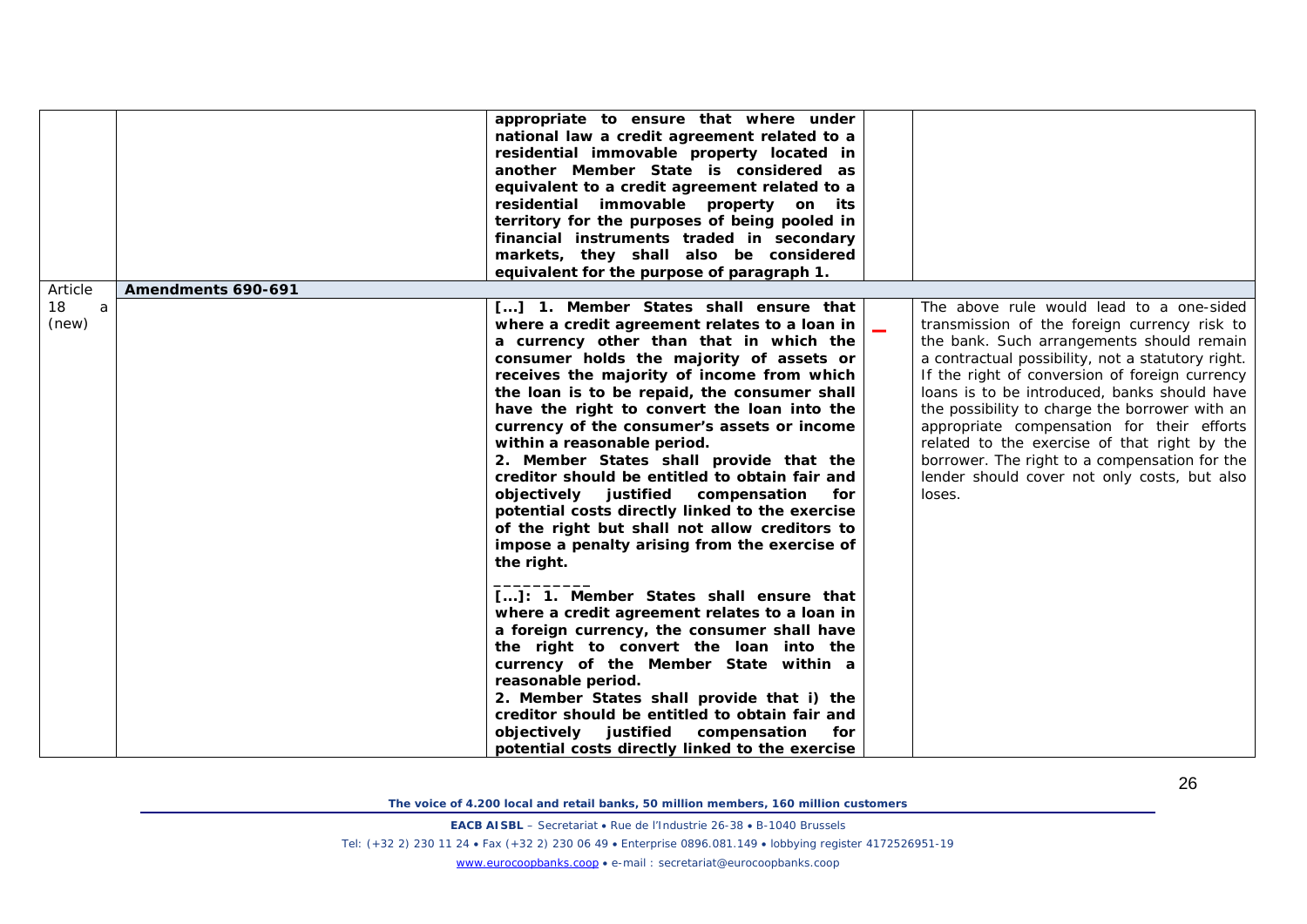|                                       |                      | of the right but shall not allow creditors to<br>impose a penalty arising from the exercise of<br>the right, ii) conversion is effected at the<br>market exchange rate applicable on the day<br>of application for conversion, and iii) the<br>interest rate and interest reference rate<br>applicable to the credit agreement shall be<br>adjusted accordingly. |                          |                                                                                                                                                                                                                                                                                                                                                                                                                                                                                                                                                                             |
|---------------------------------------|----------------------|------------------------------------------------------------------------------------------------------------------------------------------------------------------------------------------------------------------------------------------------------------------------------------------------------------------------------------------------------------------|--------------------------|-----------------------------------------------------------------------------------------------------------------------------------------------------------------------------------------------------------------------------------------------------------------------------------------------------------------------------------------------------------------------------------------------------------------------------------------------------------------------------------------------------------------------------------------------------------------------------|
|                                       | <b>Amendment 693</b> |                                                                                                                                                                                                                                                                                                                                                                  |                          |                                                                                                                                                                                                                                                                                                                                                                                                                                                                                                                                                                             |
| Article<br>18<br>$\mathbf b$<br>(new) |                      | In cases where creditors and consumers<br>agree to make payments which exceed the<br>amount required by the amortisation<br>structure of the loan contained in the credit<br>agreement, the lender is entitled to fair and<br>objectively justified compensation which<br>needs to be concluded in the mortgage credit<br>contract.                              | $\overline{\phantom{a}}$ | If the right of payment flexibility was to<br>be introduced, it could indeed be done<br>only on the contractual basis. However,<br>to determine the total amount of the<br>compensation in advance, at the time of<br>the conclusion of the credit contract, and<br>to indicate it in the contract itself, would<br>be impossible. It must be sufficient if the<br>total amount is determined at the time of<br>the early repayment. What could be<br>possible to indicate in the credit contract<br>would be the general rules of the<br>calculation of such compensation. |
|                                       | Amendments 694-696   |                                                                                                                                                                                                                                                                                                                                                                  |                          |                                                                                                                                                                                                                                                                                                                                                                                                                                                                                                                                                                             |
|                                       |                      | Member States may (shall) ensure that<br>creditors allow consumers to make payments<br>which exceed the amount required by the<br>amortisation structure of the loan contained<br>in the credit agreement []                                                                                                                                                     |                          | This cannot be supported as this would be a<br>statutory right                                                                                                                                                                                                                                                                                                                                                                                                                                                                                                              |
| Article                               | Amendments 699-703   |                                                                                                                                                                                                                                                                                                                                                                  |                          |                                                                                                                                                                                                                                                                                                                                                                                                                                                                                                                                                                             |
| $18$ (a) /<br>(c)                     |                      | <b>Switching of creditor</b><br>L<br><b>Switching of borrower</b><br>[]                                                                                                                                                                                                                                                                                          |                          | These provisions are too long and complex to<br>be introduced in an EU Directive. The EACB is<br>opposed to the introduction of such<br>arrangements as statutory rights. Switching<br>of a creditor should be maintained as a<br>contractual provision. If the right of switching<br>of creditor is introduced in this Directive, it is<br>imperative that the creditor is entitled to                                                                                                                                                                                     |

27

*The voice of 4.200 local and retail banks, 50 million members, 160 million customers*

**EACB AISBL** – Secretariat • Rue de l'Industrie 26-38 • B-1040 Brussels

Tel: (+32 2) 230 11 24 • Fax (+32 2) 230 06 49 • Enterprise 0896.081.149 • lobbying register 4172526951-19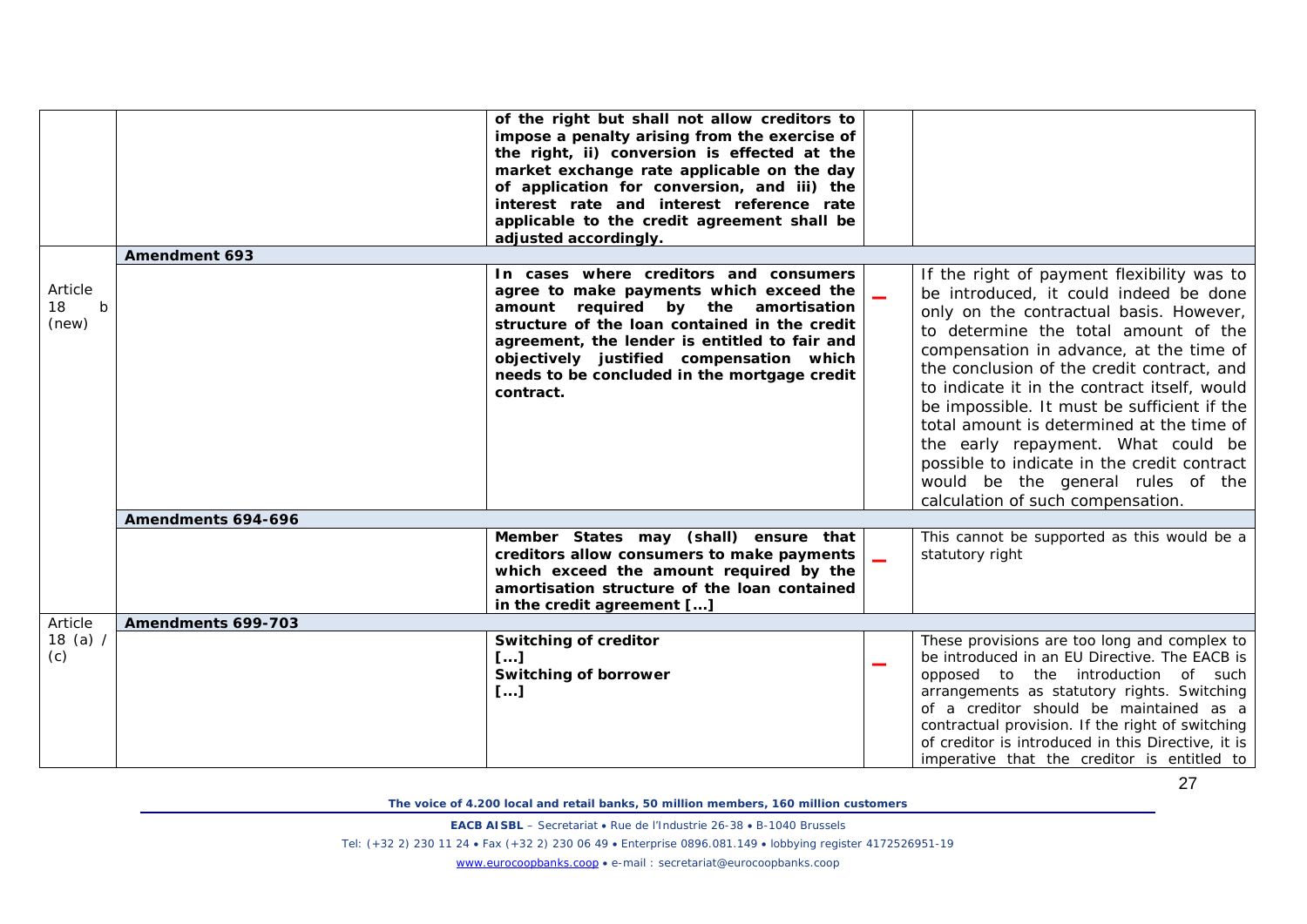| obtain                                                                                                            |                                                                                                                                                                                                                                                                                                                                                                                                                                                                                                                                                                                                                                                                                                                       |
|-------------------------------------------------------------------------------------------------------------------|-----------------------------------------------------------------------------------------------------------------------------------------------------------------------------------------------------------------------------------------------------------------------------------------------------------------------------------------------------------------------------------------------------------------------------------------------------------------------------------------------------------------------------------------------------------------------------------------------------------------------------------------------------------------------------------------------------------------------|
| caps.<br>Amendments 704-705<br>Article                                                                            | justified<br>fair<br>and<br>objectively<br>compensation for potential costs, interest<br>rate loss and other losses and foregone<br>profits linked to the exercise of the right of<br>switching, without outright limitations or                                                                                                                                                                                                                                                                                                                                                                                                                                                                                      |
|                                                                                                                   |                                                                                                                                                                                                                                                                                                                                                                                                                                                                                                                                                                                                                                                                                                                       |
| 18<br><b>Arrears and foreclosure</b><br>$(c)/q$ uin<br>[]<br>quies<br>(new)                                       | Each co-operative bank tries to find solutions,<br>together with the borrower, to avoid<br>foreclosure proceedings, if it is possible.<br>However, introducing strict requirements in<br>relation to the process to be followed or the<br>options which must be pursued prior to<br>initiating foreclosure proceedings could<br>potentially lead to unnecessary prolongation<br>of the process and in the end to even higher<br>costs for the borrower. In addition,<br>foreclosure procedures have consequences in<br>the context of prudential provisions (e.g.<br>securitisation with equity capital). The EACB<br>does not consider that prudential aspects for<br>creditors should be covered in this directive. |
| <b>BLOCK XV: Prudential issues</b>                                                                                |                                                                                                                                                                                                                                                                                                                                                                                                                                                                                                                                                                                                                                                                                                                       |
| Article<br>Amendments 714-716                                                                                     |                                                                                                                                                                                                                                                                                                                                                                                                                                                                                                                                                                                                                                                                                                                       |
| 19a/b<br><b>General prudential requirements</b>                                                                   | There should be no mix between specific                                                                                                                                                                                                                                                                                                                                                                                                                                                                                                                                                                                                                                                                               |
| (new)<br>[]<br><b>Prudential requirements</b><br>II<br>Special prudential requirements<br>$\left[ \ldots \right]$ | prudential requirements<br>and consumer<br>protection in this proposed directive. Such a<br>mix could cause mismatches between this<br>directive (the main objective of which is<br>consumer protection), and the provisions of<br>other directives and regulations which focus<br>on prudential matters, such as the CRD IV<br>and CRR I                                                                                                                                                                                                                                                                                                                                                                             |
| Articles<br>Amendments 708-710                                                                                    |                                                                                                                                                                                                                                                                                                                                                                                                                                                                                                                                                                                                                                                                                                                       |
| 18d / b<br>Registers of credit agreements related to                                                              | The added value of the introduction of                                                                                                                                                                                                                                                                                                                                                                                                                                                                                                                                                                                                                                                                                |
| / e / f<br>residential immovable property / Register of                                                           | numerous registers is not clear. At the same                                                                                                                                                                                                                                                                                                                                                                                                                                                                                                                                                                                                                                                                          |
| (new)<br>related<br>financial<br>products<br>to to<br>credit<br>agreements related to residential immovable       | time, the additional red tape resulting from<br>the set up and maintenance of such registers,                                                                                                                                                                                                                                                                                                                                                                                                                                                                                                                                                                                                                         |

**EACB AISBL** – Secretariat • Rue de l'Industrie 26-38 • B-1040 Brussels

Tel: (+32 2) 230 11 24 • Fax (+32 2) 230 06 49 • Enterprise 0896.081.149 • lobbying register 4172526951-19